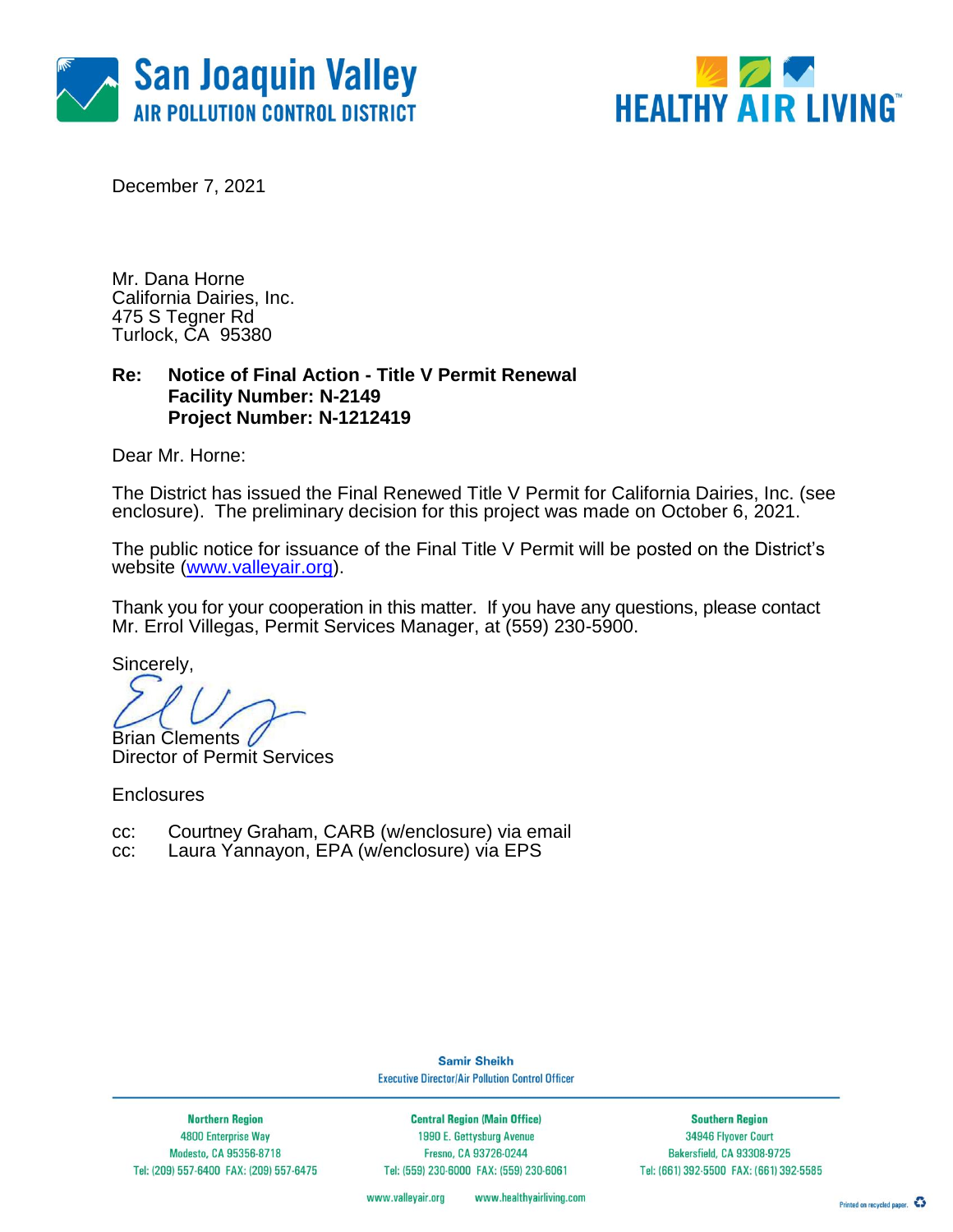



# **Permit to Operate**

**FACILITY:** N-2149 **EXPIRATION DATE:** 11/30/2026 **LEGAL OWNER OR OPERATOR:** CALIFORNIA DAIRIES, INC. **MAILING ADDRESS:** 2000 N PLAZA DR

VISALIA, CA 93291-9358

**FACILITY LOCATION:** 475 S TEGNER RD

**FACILITY DESCRIPTION:** MILK PROCESSING

TURLOCK, CA 95380

The Facility's Permit to Operate may include Facility-wide Requirements as well as requirements that apply to specific permit units.

This Permit to Operate remains valid through the permit expiration date listed above, subject to payment of annual permit fees and compliance with permit conditions and all applicable local, state, and federal regulations. This permit is valid only at the location specified above, and becomes void upon any transfer of ownership or location. Any modification of the equipment or operation, as defined in District Rule 2201, will require prior District approval. This permit shall be posted as prescribed in District Rule 2010.

**Samir Sheikh**<br>Executive Director / APCO

Director of Permit Services

Dec 1 2021 2:31PM -- BRARG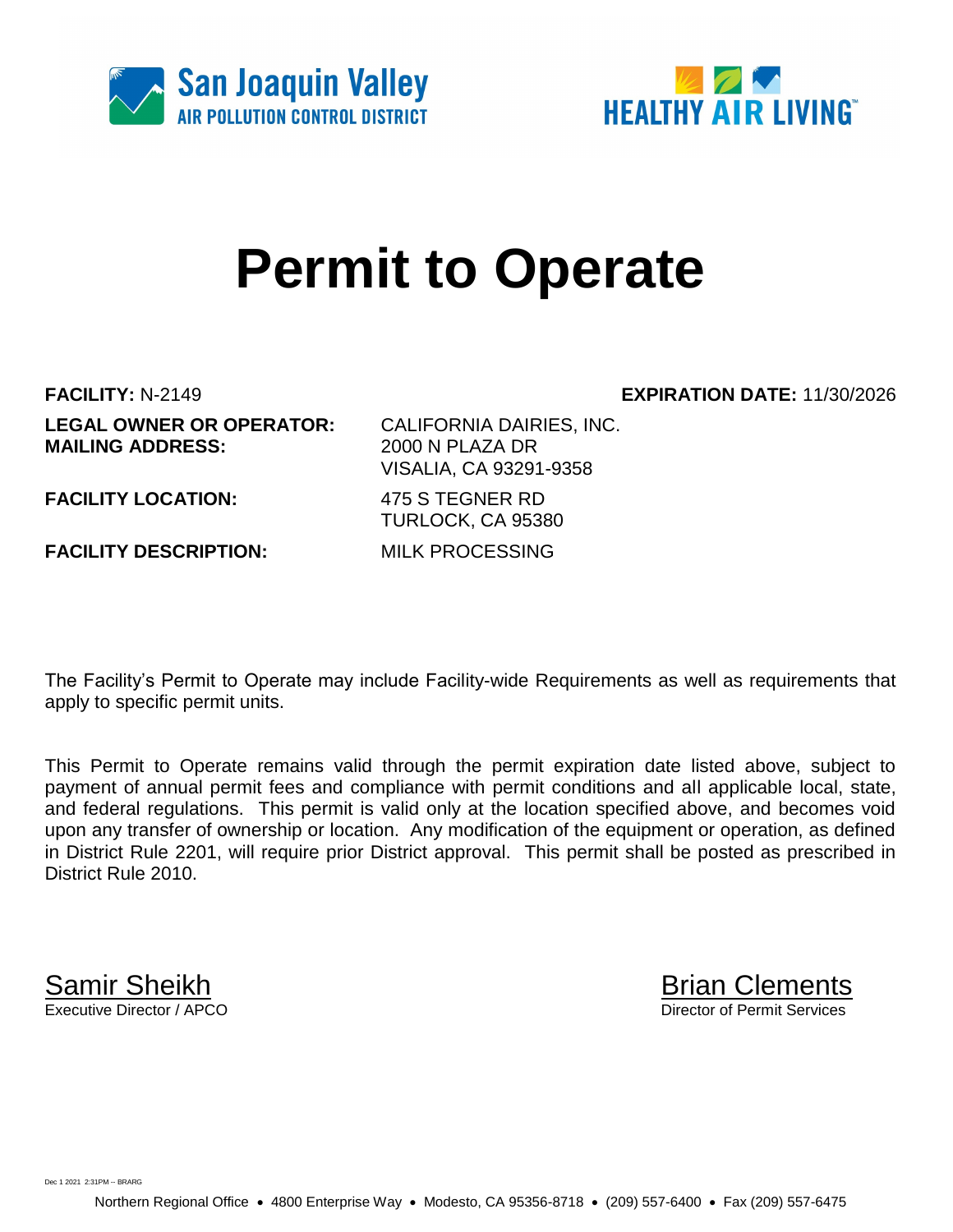### **FACILITY:** N-2149-0-4 **EXPIRATION DATE:** 11/30/2026

## **FACILITY-WIDE REQUIREMENTS**

- 1. The owner or operator shall notify the District of any breakdown condition as soon as reasonably possible, but no later than one hour after its detection, unless the owner or operator demonstrates to the District's satisfaction that the longer reporting period was necessary. [District Rule 1100, 6.1; County Rules 110 (Fresno, Stanislaus, San Joaquin); 109 (Merced); 113 (Madera); and 111 (Kern, Tulare, Kings)] Federally Enforceable Through Title V Permit
- 2. The District shall be notified in writing within ten days following the correction of any breakdown condition. The breakdown notification shall include a description of the equipment malfunction or failure, the date and cause of the initial failure, the estimated emissions in excess of those allowed, and the methods utilized to restore normal operations. [District Rule 1100, 7.0; County Rules 110 (Fresno, Stanislaus, San Joaquin); 109 (Merced); 113 (Madera); and 111 (Kern, Tulare, Kings)] Federally Enforceable Through Title V Permit
- 3. The owner or operator of any stationary source operation that emits more than 25 tons per year of nitrogen oxides or reactive organic compounds, shall provide the District annually with a written statement in such form and at such time as the District prescribes, showing actual emissions of nitrogen oxides and reactive organic compounds from that source. [District Rule 1160, 5.0] Federally Enforceable Through Title V Permit
- 4. Any person building, altering or replacing any operation, article, machine, equipment, or other contrivance, the use of which may cause the issuance of air contaminants or the use of which may eliminate, reduce, or control the issuance of air contaminants, shall first obtain an Authority to Construct (ATC) from the District unless exempted by District Rule 2020 (12/18/14). [District Rule 2010, 3.0 and 4.0; and 2020] Federally Enforceable Through Title V Permit
- 5. The permittee must comply with all conditions of the permit including permit revisions originated by the District. All terms and conditions of a permit that are required pursuant to the Clean Air Act (CAA), including provisions to limit potential to emit, are enforceable by the EPA and Citizens under the CAA. Any permit noncompliance constitutes a violation of the CAA and the District Rules and Regulations, and is grounds for enforcement action, for permit termination, revocation, reopening and reissuance, or modification; or for denial of a permit renewal application. [District Rules 2070, 7.0; 2080; and 2520, 9.8.1 and 9.13.1] Federally Enforceable Through Title V Permit
- 6. A Permit to Operate or an Authority to Construct shall not be transferred unless a new application is filed with and approved by the District. [District Rule 2031] Federally Enforceable Through Title V Permit
- 7. Every application for a permit required under Rule 2010 (12/17/92) shall be filed in a manner and form prescribed by the District. [District Rule 2040] Federally Enforceable Through Title V Permit
- 8. The operator shall maintain records of required monitoring that include: 1) the date, place, and time of sampling or measurement; 2) the date(s) analyses were performed; 3) the company or entity that performed the analysis; 4) the analytical techniques or methods used; 5) the results of such analysis; and 6) the operating conditions at the time of sampling or measurement. [District Rule 2520, 9.4.1] Federally Enforceable Through Title V Permit
- 9. The operator shall retain records of all required monitoring data and support information for a period of at least 5 years from the date of the monitoring sample, measurement, or report. Support information includes copies of all reports required by the permit and, for continuous monitoring instrumentation, all calibration and maintenance records and all original strip-chart recordings. [District Rule 2520, 9.4.2] Federally Enforceable Through Title V Permit

FACILITY-WIDE REQUIREMENTS CONTINUE ON NEXT PAGE

These terms and conditions are part of the Facility-wide Permit to Operate. Any amendments to these Facility-wide Requirements that affect specific Permit Units may constitute modification of those Permit Units.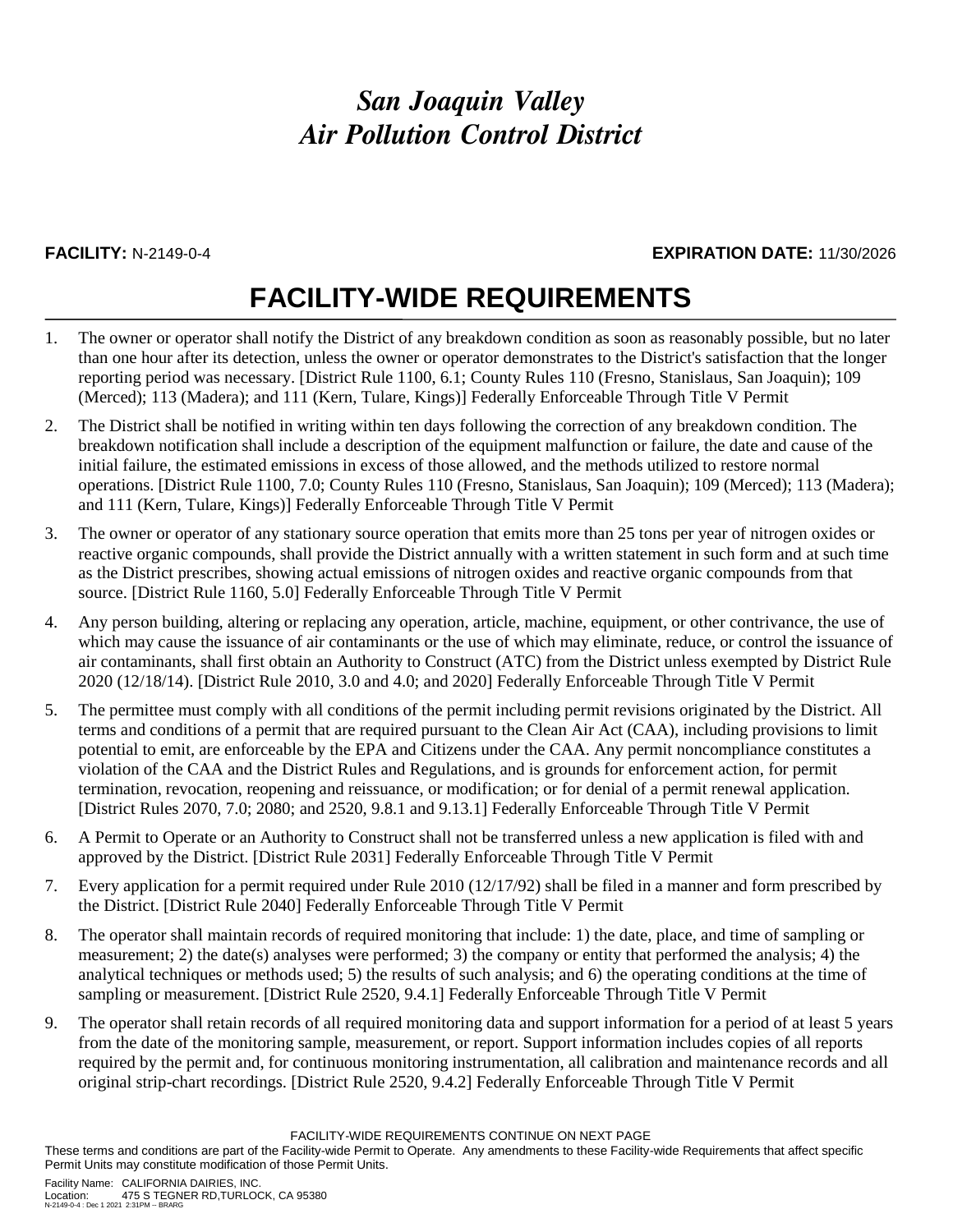Facility-wide Requirements for N-2149-0-4 (continued) Page 2 of 4

- 10. The operator shall submit reports of any required monitoring at least every six months unless a different frequency is required by an applicable requirement. All instances of deviations from permit requirements must be clearly identified in such reports. [District Rule 2520, 9.5.1] Federally Enforceable Through Title V Permit
- 11. Deviations from permit conditions must be promptly reported, including deviations attributable to upset conditions, as defined in the permit. For the purpose of this condition, promptly means as soon as reasonably possible, but no later than 10 days after detection. The report shall include the probable cause of such deviations, and any corrective actions or preventive measures taken. All required reports must be certified by a responsible official consistent with section 10.0 of District Rule 2520 (6/21/01). [District Rules 2520, 9.5.2 and 1100, 7.0] Federally Enforceable Through Title V Permit
- 12. If for any reason a permit requirement or condition is being challenged for its constitutionality or validity by a court of competent jurisdiction, the outcome of such challenge shall not affect or invalidate the remainder of the conditions or requirements in that permit. [District Rule 2520, 9.7] Federally Enforceable Through Title V Permit
- 13. It shall not be a defense for a permittee in an enforcement action that it would have been necessary to halt or reduce the permitted activity in order to maintain compliance with the conditions of the permit. [District Rule 2520, 9.8.2] Federally Enforceable Through Title V Permit
- 14. The permit may be modified, revoked, reopened and reissued, or terminated for cause. The filing of a request by the permittee for a permit modification, revocation and reissuance, or termination, or a notification of planned changes or anticipated noncompliance does not stay any permit condition. [District Rule 2520, 9.8.3] Federally Enforceable Through Title V Permit
- 15. The permit does not convey any property rights of any sort, or any exclusive privilege. [District Rule 2520, 9.8.4] Federally Enforceable Through Title V Permit
- 16. The Permittee shall furnish to the District, within a reasonable time, any information that the District may request in writing to determine whether cause exists for modifying, revoking and reissuing, or terminating the permit or to determine compliance with the permit. Upon request, the permittee shall also furnish to the District copies of records required to be kept by the permit or, for information claimed to be confidential, the permittee may furnish such records directly to EPA along with a claim of confidentiality. [District Rule 2520, 9.8.5] Federally Enforceable Through Title V Permit
- 17. The permittee shall pay annual permit fees and other applicable fees as prescribed in Regulation III of the District Rules and Regulations. [District Rule 2520, 9.9] Federally Enforceable Through Title V Permit
- 18. Upon presentation of appropriate credentials, a permittee shall allow an authorized representative of the District to enter the permittee's premises where a permitted source is located or emissions related activity is conducted, or where records must be kept under condition of the permit. [District Rule 2520, 9.13.2.1] Federally Enforceable Through Title V Permit
- 19. Upon presentation of appropriate credentials, a permittee shall allow an authorized representative of the District to have access to and copy, at reasonable times, any records that must be kept under the conditions of the permit. [District Rule 2520, 9.13.2.2] Federally Enforceable Through Title V Permit
- 20. Upon presentation of appropriate credentials, a permittee shall allow an authorized representative of the District to inspect at reasonable times any facilities, equipment, practices, or operations regulated or required under the permit. [District Rule 2520, 9.13.2.3] Federally Enforceable Through Title V Permit
- 21. Upon presentation of appropriate credentials, a permittee shall allow an authorized representative of the District to sample or monitor, at reasonable times, substances or parameters for the purpose of assuring compliance with the permit or applicable requirements. [District Rule 2520, 9.13.2.4] Federally Enforceable Through Title V Permit
- 22. No air contaminants shall be discharged into the atmosphere for a period or periods aggregating more than 3 minutes in any one hour which is as dark or darker than Ringelmann #1 or equivalent to 20% opacity and greater, unless specifically exempted by District Rule 4101 (02/17/05). If the equipment or operation is subject to a more stringent visible emission standard as prescribed in a permit condition, the more stringent visible emission limit shall supersede this condition. [District Rule 4101, and County Rules 401 (in all eight counties in the San Joaquin Valley)] Federally Enforceable Through Title V Permit

FACILITY-WIDE REQUIREMENTS CONTINUE ON NEXT PAGE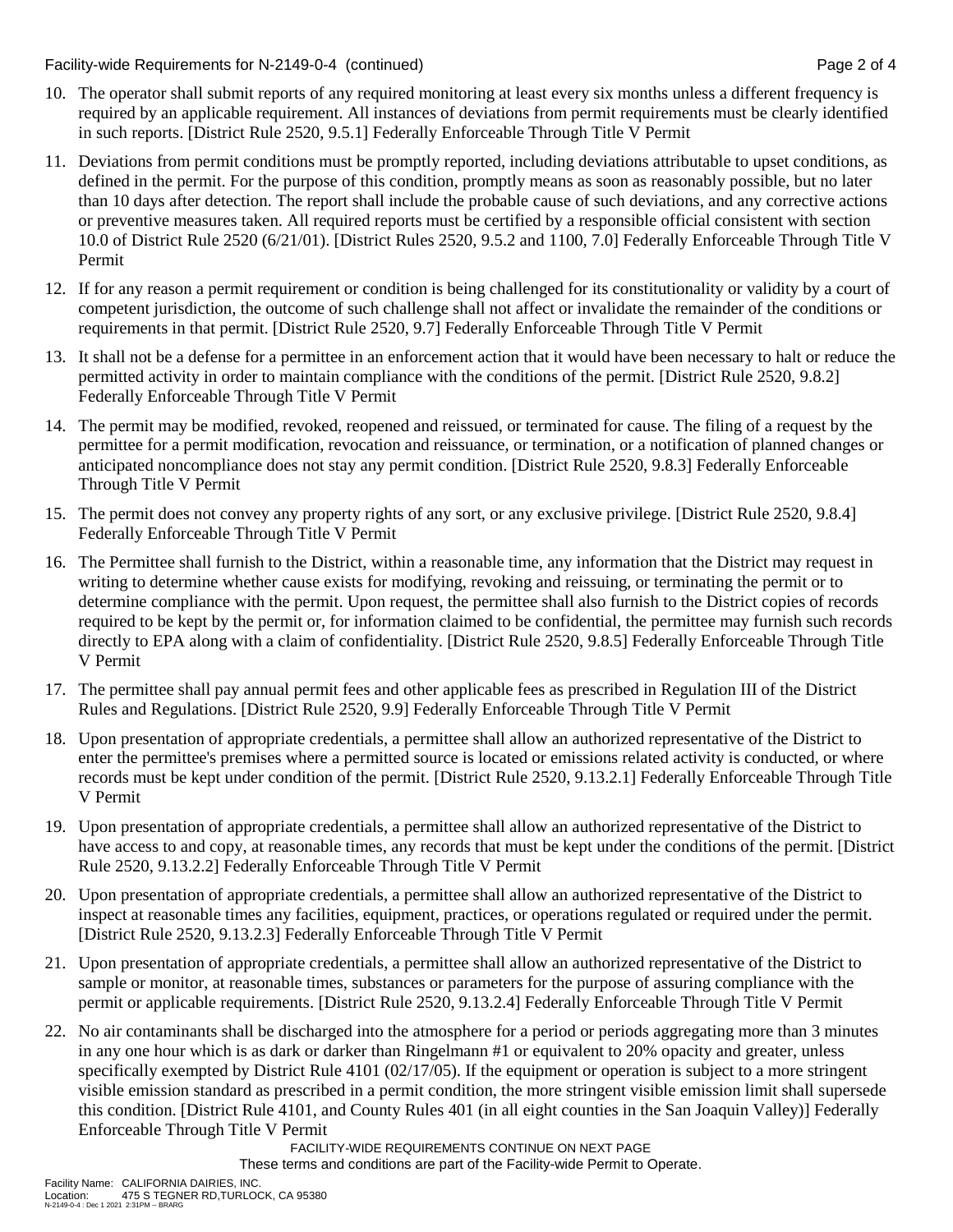Facility-wide Requirements for N-2149-0-4 (continued) Page 3 of 4

- 23. No person shall manufacture, blend, repackage, supply, markets, sell, solicit or apply any architectural coating with a VOC content in excess of the corresponding limit specified in Table of Standards 2 of District Rule 4601 (4/16/20), and shall comply with Table 1 and Table 2 effective on and after 1/1/22 of District Rule 4601 (4/16/20) for use or sale within the District. [District Rule 4601, 5.1] Federally Enforceable Through Title V Permit
- 24. All VOC-containing materials subject to Rule 4601 (4/16/20) shall be stored in closed containers when not in use. [District Rule 4601, 5.4] Federally Enforceable Through Title V Permit
- 25. The permittee shall comply with all the Labeling and Test Methods requirements outlined in Rule 4601 sections 6.1 and 6.3 (4/16/20). [District Rule 4601, 6.1 and 6.3] Federally Enforceable Through Title V Permit
- 26. With each report or document submitted under a permit requirement or a request for information by the District or EPA, the permittee shall include a certification of truth, accuracy, and completeness by a responsible official. [District Rule 2520, 9.13.1 and 10.0] Federally Enforceable Through Title V Permit
- 27. If the permittee performs maintenance on, or services, repairs, or disposes of appliances, the permittee shall comply with the standards for Recycling and Emissions Reduction pursuant to 40 CFR Part 82, Subpart F. [40 CFR 82 Subpart F] Federally Enforceable Through Title V Permit
- 28. If the permittee performs service on motor vehicles when this service involves the ozone-depleting refrigerant in the motor vehicle air conditioner (MVAC), the permittee shall comply with the standards for Servicing of Motor Vehicle Air Conditioners pursuant to all the applicable requirements as specified in 40 CFR Part 82, Subpart B. [40 CFR Part 82, Subpart B] Federally Enforceable Through Title V Permit
- 29. Disturbances of soil related to any construction, demolition, excavation, extraction, or other earthmoving activities shall comply with the requirements for fugitive dust control in District Rule 8021 unless specifically exempted under Section 4.0 of Rule 8021 (8/19/2004) or Rule 8011 (8/19/2004). [District Rules 8011 and 8021] Federally Enforceable Through Title V Permit
- 30. Outdoor handling, storage and transport of any bulk material which emits dust shall comply with the requirements of District Rule 8031, unless specifically exempted under Section 4.0 of Rule 8031 (8/19/2004) or Rule 8011 (8/19/2004). [District Rules 8011 and 8031] Federally Enforceable Through Title V Permit
- 31. An owner/operator shall prevent or cleanup any carryout or trackout in accordance with the requirements of District Rule 8041 Section 5.0, unless specifically exempted under Section 4.0 of Rule 8041 (8/19/2004) or Rule 8011 (8/19/2004). [District Rules 8011 and 8041] Federally Enforceable Through Title V Permit
- 32. Whenever open areas are disturbed, or vehicles are used in open areas, the facility shall comply with the requirements of Section 5.0 of District Rule 8051, unless specifically exempted under Section 4.0 of Rule 8051 (8/19/2004) or Rule 8011 (8/19/2004). [District Rules 8011 and 8051] Federally Enforceable Through Title V Permit
- 33. Any paved road or unpaved road shall comply with the requirements of District Rule 8061 unless specifically exempted under Section 4.0 of Rule 8061 (8/19/2004) or Rule 8011 (8/19/2004). [District Rules 8011 and 8061] Federally Enforceable Through Title V Permit
- 34. Any unpaved vehicle/equipment area that anticipates more than 50 Average annual daily Trips (AADT) shall comply with the requirements of Section 5.1.1 of District Rule 8071. Any unpaved vehicle/equipment area that anticipates more than 150 vehicle trips per day (VDT) shall comply with the requirements of Section 5.1.2 of District Rule 8071. On each day that 25 or more VDT with 3 or more axles will occur on an unpaved vehicle/equipment traffic area, the owner/operator shall comply with the requirements of Section 5.1.3 of District Rule 8071. On each day when a special event will result in 1,000 or more vehicles that will travel/park on an unpaved area, the owner/operator shall comply with the requirements of Section 5.1.4 of District Rule 8071. All sources shall comply with the requirements of Section 5.0 of District Rule 8071 unless specifically exempted under Section 4.0 of Rule 8071 (9/16/2004) or Rule 8011 (8/19/2004). [District Rules 8011 and 8071] Federally Enforceable Through Title V Permit
- 35. Any owner or operator of a demolition or renovation activity, as defined in 40 CFR 61.141, shall comply with the applicable inspection, notification, removal, and disposal procedures for asbestos containing materials as specified in 40 CFR 61.145 (Standard for Demolition and Renovation). [40 CFR 61 Subpart M] Federally Enforceable Through Title V Permit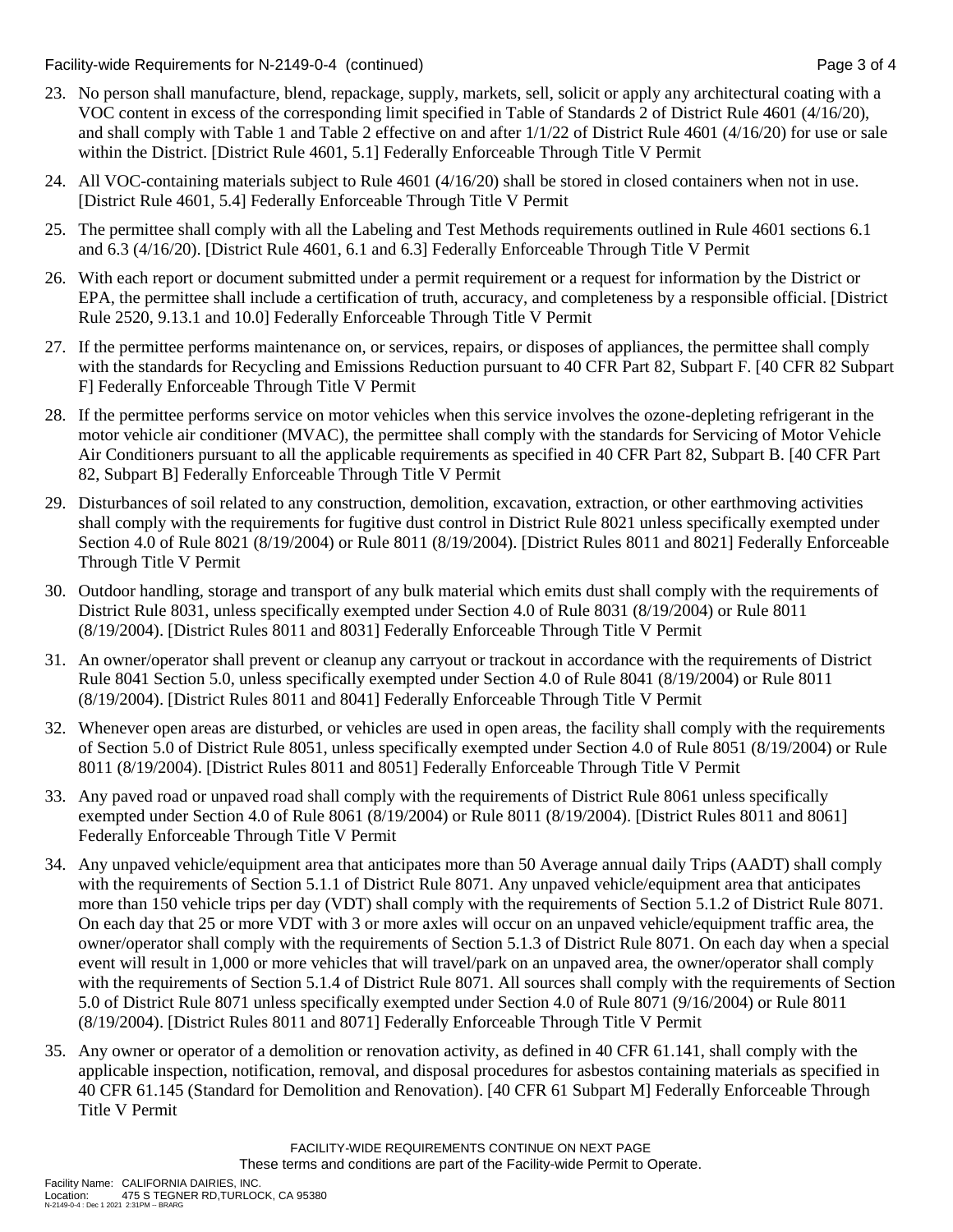Facility-wide Requirements for N-2149-0-4 (continued) Page 4 of 4

- 36. The permittee shall submit certifications of compliance with the terms and standards contained in Title V permits, including emission limits, standards and work practices, to the District and the EPA annually (or more frequently as specified in an applicable requirement or as specified by the District). The certification shall include the identification of each permit term or condition, the compliance status, whether compliance was continuous or intermittent, the methods used for determining the compliance status, and any other facts required by the District to determine the compliance status of the source. [District Rule 2520, 9.16] Federally Enforceable Through Title V Permit
- 37. The permittee shall submit an application for Title V permit renewal to the District at least six months, but not greater than 18 months, prior to the permit expiration date. [District Rule 2520, 5.2] Federally Enforceable Through Title V Permit
- 38. When a term is not defined in a Title V permit condition, the definition in the rule cited as the origin and authority for the condition in a Title V permits shall apply. [District Rule 2520, 9.1.1] Federally Enforceable Through Title V Permit
- 39. No air contaminant shall be released into the atmosphere which causes a public nuisance. [District Rule 4102]
- 40. Particulate matter emissions shall not exceed 0.1 grains/dscf in concentration. [District Rule 4201]
- 41. The reporting periods for the Report of Required Monitoring and the Compliance Certification Report begin August 1 of every year, unless alternative dates are approved by the District Compliance Division. These reports are due within 30 days after the end of the reporting period. [District Rule 2520] Federally Enforceable Through Title V Permit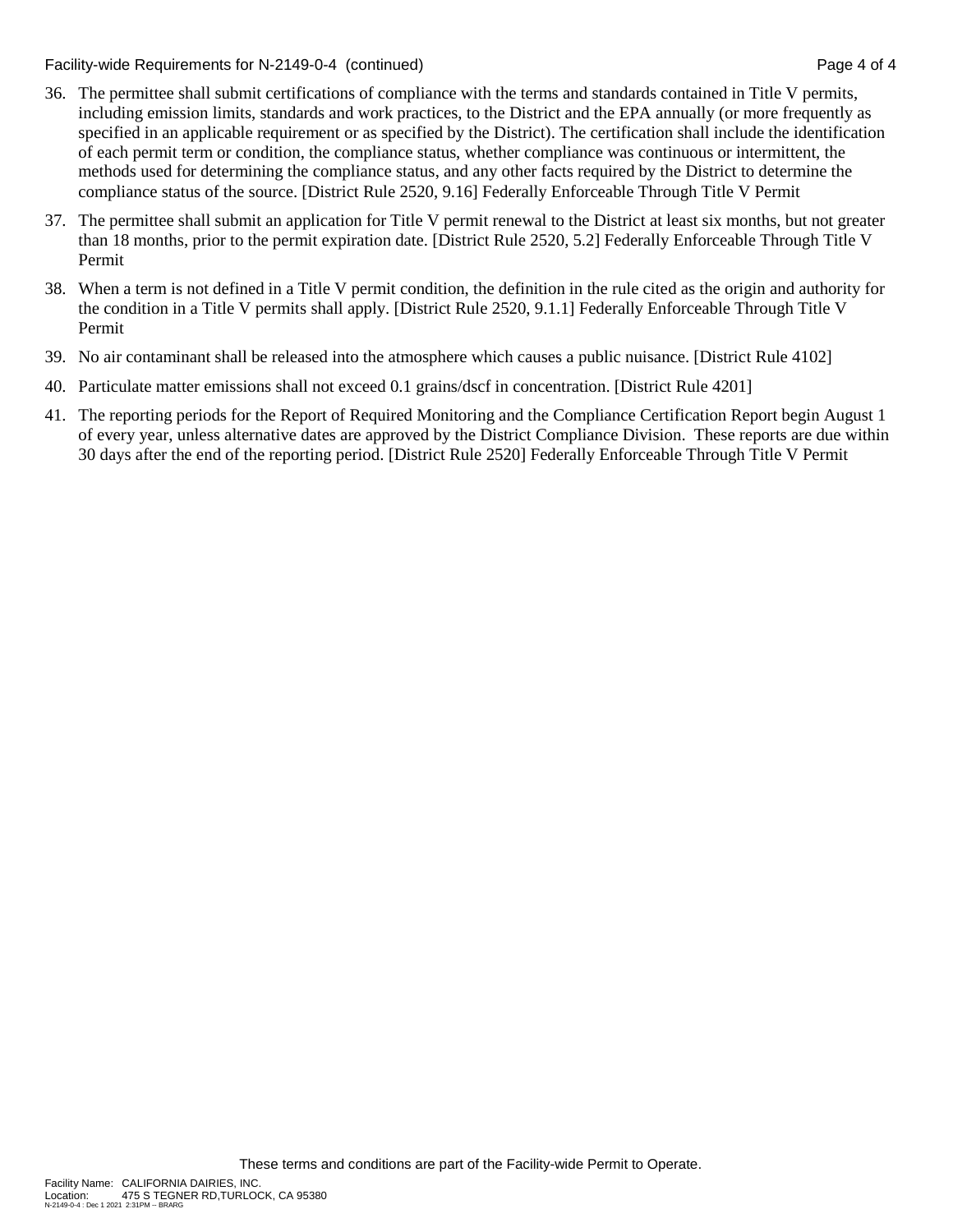#### **PERMIT UNIT:** N-2149-1-5 **EXPIRATION DATE:** 11/30/2026

#### **EQUIPMENT DESCRIPTION:**

POWDERED MILK BAGGING OPERATION SERVED BY A NIRO ATOMIZER MODEL BHN-55/57-81 BAGHOUSE WITH A MAXIMUM FLOW RATE OF 7,500 SCFM

### **PERMIT UNIT REQUIREMENTS**

- 1. The baghouse shall be equipped with a pressure differential gauge to indicate the pressure drop across the bags. The gauge shall be maintained in good working condition at all times and shall be located in an easily accessible location. [District Rule 2201] Federally Enforceable Through Title V Permit
- 2. Material removed from baghouse shall be disposed of in a manner preventing entrainment into the atmosphere. [District Rule 2201] Federally Enforceable Through Title V Permit
- 3. Replacement bags numbering at least 10% of the total number of bags shall be maintained on the premises. [District Rule 2201] Federally Enforceable Through Title V Permit
- 4. The baghouse cleaning frequency and duration shall be adjusted to optimize the control efficiency. [District Rule 2201] Federally Enforceable Through Title V Permit
- 5. There shall be no visible emissions from the baghouse. [District Rule 2201] Federally Enforceable Through Title V Permit
- 6. The baghouse shall operate at all times with a minimum differential pressure of 1 inches water column and a maximum differential pressure of 6 inches water column. [District Rule 2201] Federally Enforceable Through Title V Permit
- 7. All ducting from the bagging operations to the baghouse shall be properly maintained to prevent fugitive dust emissions. [District Rule 2201] Federally Enforceable Through Title V Permit
- 8. The quantity of product bagged shall not exceed 400,000.0 pounds in any one day. [District Rule 2201] Federally Enforceable Through Title V Permit
- 9. PM10 emissions shall not exceed 0.0045 lb/ton of product bagged. [District Rule 2201] Federally Enforceable Through Title V Permit
- 10. A daily log shall be maintained and shall include the total weight of product bagged. [District Rule 2201] Federally Enforceable Through Title V Permit
- 11. The permittee shall monitor and record the differential operating pressure on each day that the baghouse operates. [District Rule 2201] Federally Enforceable Through Title V Permit
- 12. The permittee shall maintain records of the baghouse maintenance, including all change outs of filter media. [District Rule 2201] Federally Enforceable Through Title V Permit
- 13. All records shall be retained for a minimum of 5 years, and shall be made available for District inspection upon request. [District Rules 1070 and 2201 and Stanislaus County Rule 107] Federally Enforceable Through Title V Permit
- 14. Visible emissions from the source operation shall be evaluated using EPA method 22 once per calendar year. If visible emissions are observed, corrective action shall be taken to eliminate visible emissions. If visible emissions cannot be corrected within 24 hours, a visible emissions test using EPA Method 9 shall be conducted. [District Rule 2520] Federally Enforceable Through Title V Permit

PERMIT UNIT REQUIREMENTS CONTINUE ON NEXT PAGE These terms and conditions are part of the Facility-wide Permit to Operate.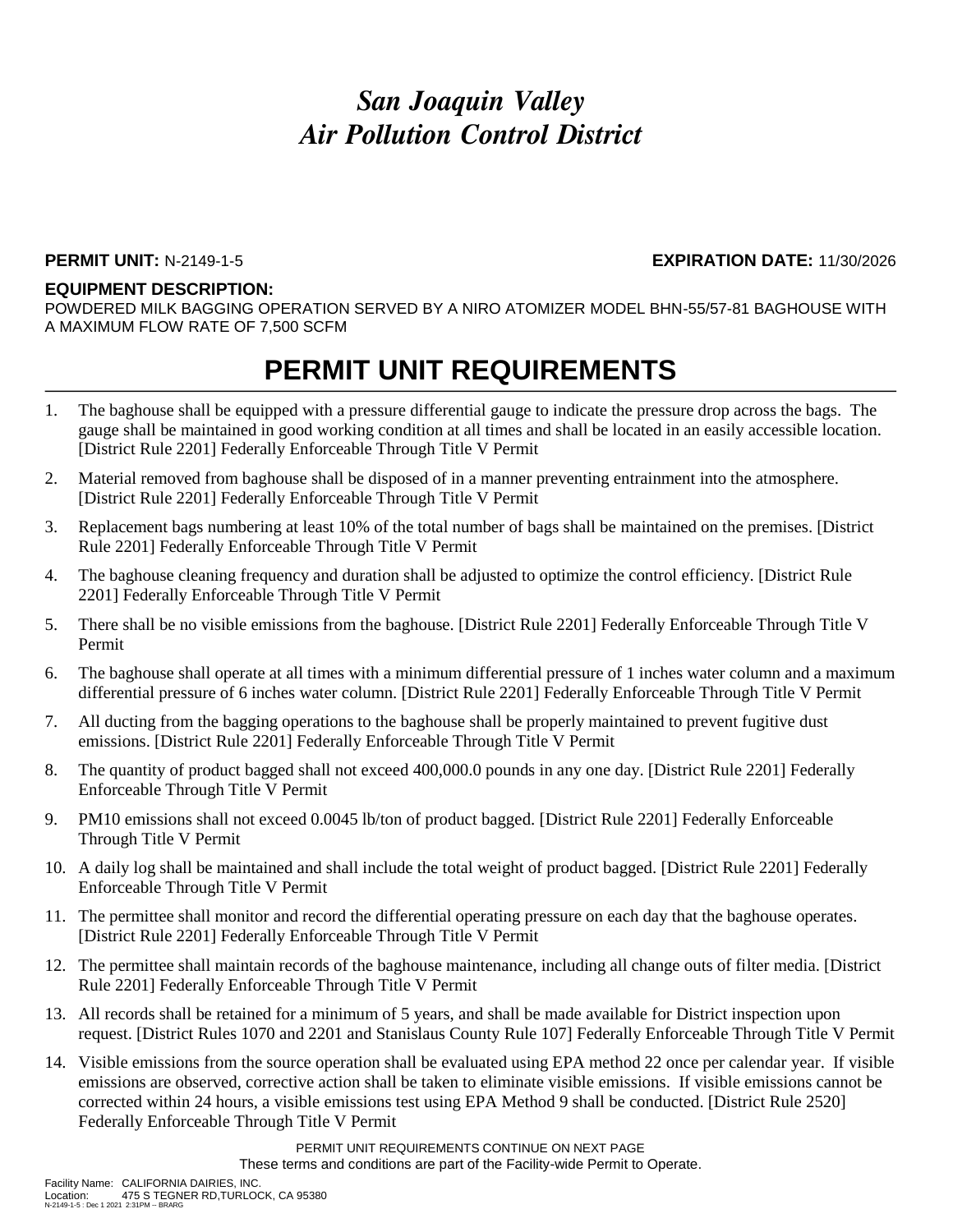Permit Unit Requirements for N-2149-1-5 (continued) Page 2 of 2

15. Annual records of visible emissions monitoring results shall be maintained and retained on the premises for a period of at least 5 years and made available for District inspection upon request. [District Rule 2520] Federally Enforceable Through Title V Permit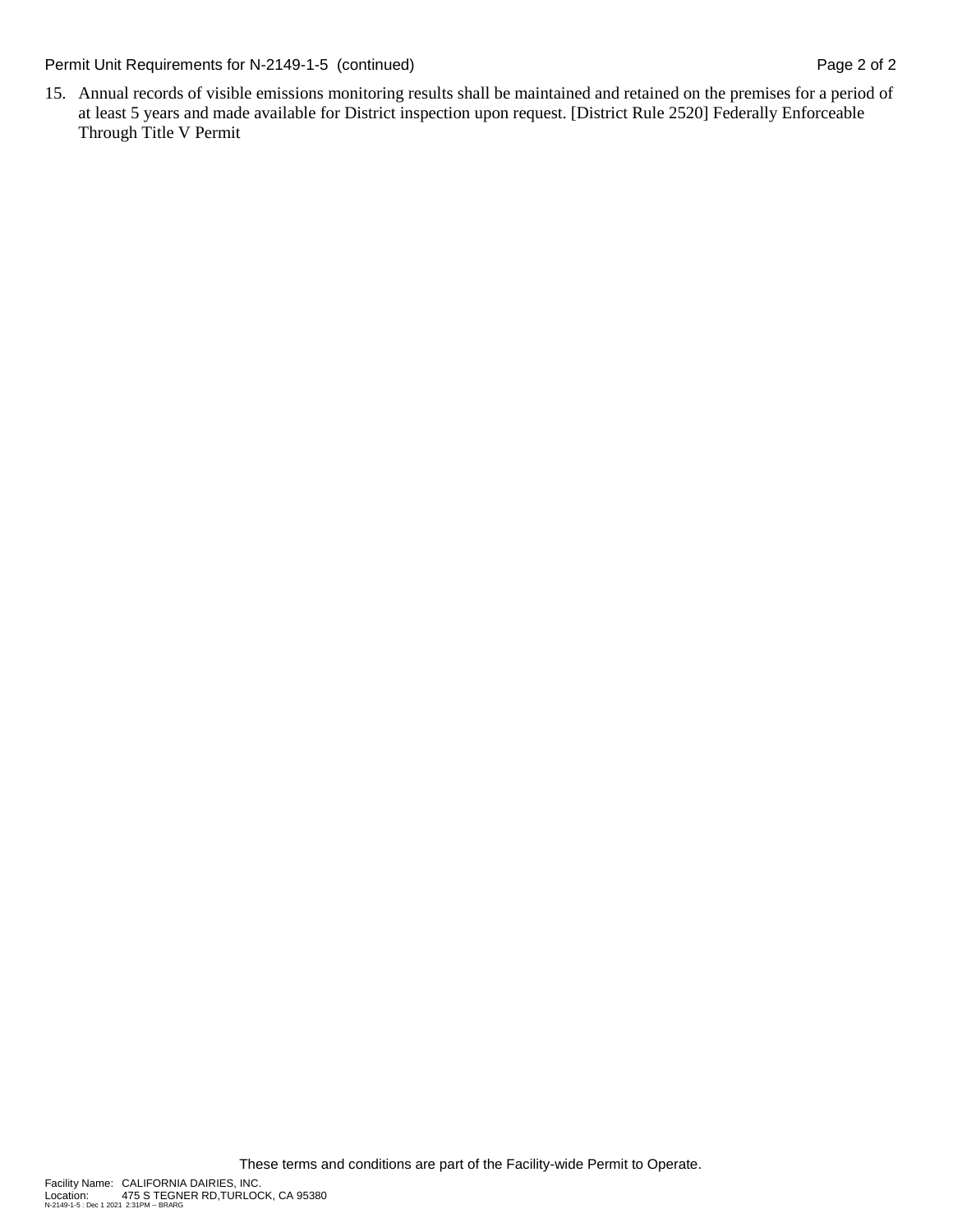#### **PERMIT UNIT:** N-2149-2-9 **EXPIRATION DATE:** 11/30/2026

#### **EQUIPMENT DESCRIPTION:**

11.2 MMBTU/HR NIRO MODEL H1800 NATURAL GAS-FIRED MILK DRYER WITH A MAXON BURNER SERVED BY A WET SCRUBBER (PLANT 1)

### **PERMIT UNIT REQUIREMENTS**

- 1. The dryer shall only be fired on PUC quality natural gas. [District Rules 2201 and 4309] Federally Enforceable Through Title V Permit
- 2. The dryer shall be equipped with a totalizing fuel flow meter which measures the quantity of natural gas consumed per day (in cubic feet). [District Rule 2201] Federally Enforceable Through Title V Permit
- 3. The wet scrubber sprays and/or nozzles shall be maintained in optimum working order. [District Rule 2201] Federally Enforceable Through Title V Permit
- 4. Scrubber liquid supply (at inlet to scrubber) shall have an operational flow meter. [District Rule 2201] Federally Enforceable Through Title V Permit
- 5. All ducting from the drying operations to the wet scrubber shall be properly maintained to prevent fugitive dust emissions. [District Rule 2201] Federally Enforceable Through Title V Permit
- 6. The heat input to the dryer shall not exceed 207.0 MMBtu in any one day. [District Rule 2201] Federally Enforceable Through Title V Permit
- 7. The heat input to the dryer shall not exceed 70,445 MMBtu/year, calculated on a 12-month rolling basis. [District Rule 2201] Federally Enforceable Through Title V Permit
- 8. The quantity of powdered milk produced shall not exceed 106.6 tons in any one day. [District Rule 2201] Federally Enforceable Through Title V Permit
- 9. The NOx emissions due to the combustion of natural gas shall not exceed 3.5 ppmv @ 19% O2. [District Rule 2201] Federally Enforceable Through Title V Permit
- 10. The CO emissions due to the combustion of natural gas shall not exceed 11.37 ppmv @ 19% O2 (equivalent to 0.084 lb/MMBtu). [District Rule 2201] Federally Enforceable Through Title V Permit
- 11. The VOC emissions due to the combustion of natural gas shall not exceed 0.0055 lb/MMBtu. [District Rule 2201] Federally Enforceable Through Title V Permit
- 12. The SOx emissions due to the combustion of natural gas shall not exceed 0.00285 lb/MMBtu. [District Rule 2201] Federally Enforceable Through Title V Permit
- 13. The PM10 emissions from the drying operation shall not exceed 0.348 lb/ton of powdered milk produced. [District Rule 2201] Federally Enforceable Through Title V Permit
- 14. The combined PM10 emissions from permit units N-2149-2, N-2149-3, N-2149-4, N-2149-5 and N-2149-6 shall not exceed 69.0 pounds in any one day. [District Rule 2201] Federally Enforceable Through Title V Permit
- 15. Sampling facilities for source testing shall be provided in accordance with the provisions of Rule 1081 (Source Sampling). [District Rule 1081] Federally Enforceable Through Title V Permit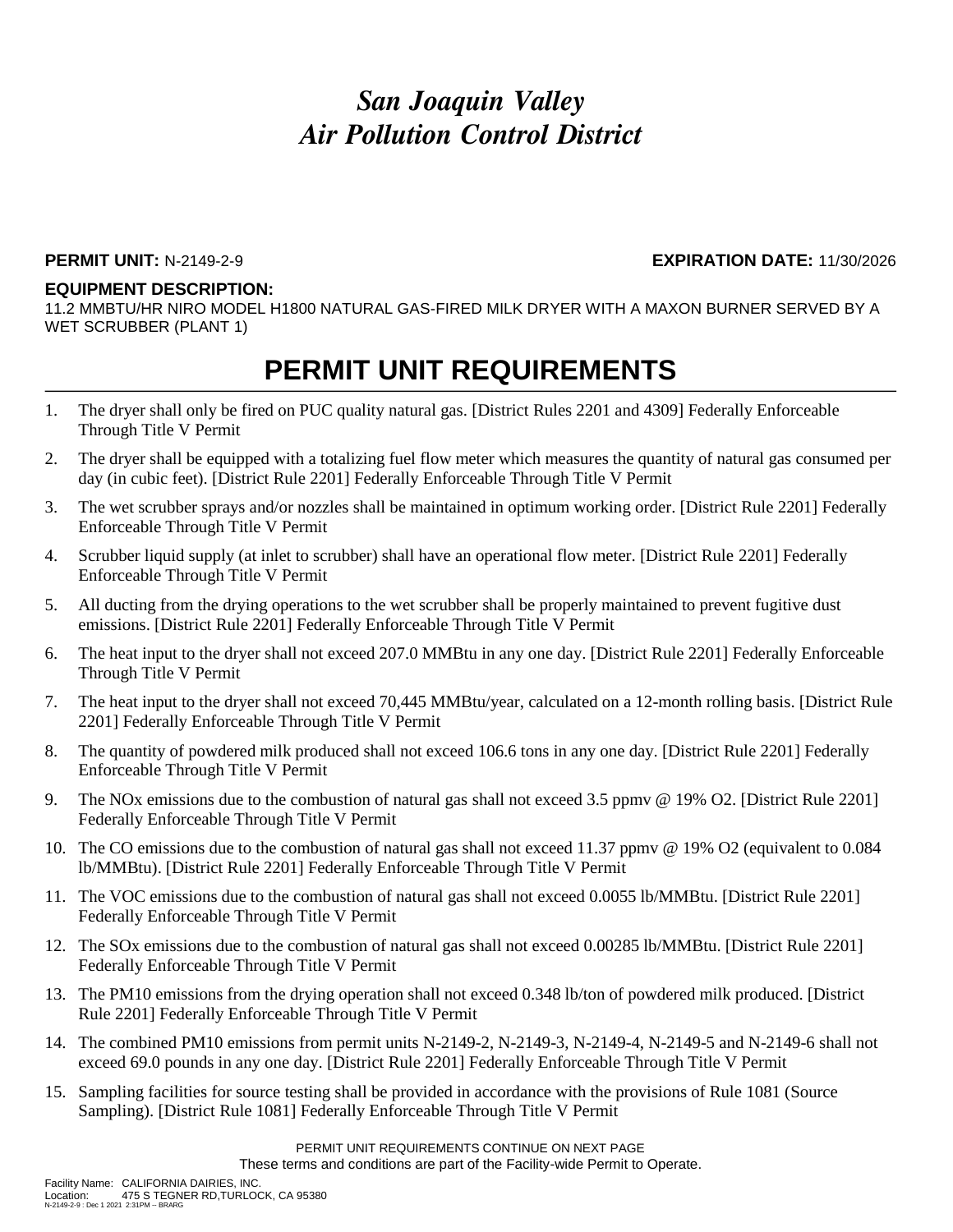Permit Unit Requirements for N-2149-2-9 (continued) **Page 2** of 3

- 16. Source testing to measure PM10 emissions from the scrubber exhaust gas shall be conducted at least once every twelve months. [District Rule 2201] Federally Enforceable Through Title V Permit
- 17. Source testing to measure NOx and CO emissions from this unit shall be conducted at least once every 24 months. [District Rules 2201 and 4309] Federally Enforceable Through Title V Permit
- 18. All emissions measurements shall be made with the unit operating either at conditions representative of normal operations or conditions specified in the Permit to Operate. No determination of compliance shall be established within two hours after a continuous period in which fuel flow to the unit is shut off for 30 minutes or longer, or within 30 minutes after a re-ignition as defined in Section 3.0 of District Rule 4309. [District Rule 4309] Federally Enforceable Through Title V Permit
- 19. Source testing to measure PM10 emissions from the scrubber exhaust gas shall be conducted using EPA Method 5, or CARB 501/501A or any other District and EPA approved test method. [District Rule 2201] Federally Enforceable Through Title V Permit
- 20. For emissions source testing, the arithmetic average of three 30-consecutive-minute test runs shall apply. If two of three runs are above an applicable limit the test cannot be used to demonstrate compliance with an applicable limit. [District Rule 4309] Federally Enforceable Through Title V Permit
- 21. NOx emissions for source test purposes shall be determined using EPA Method 7E or ARB Method 100 on a ppmv basis. [District Rule 4309] Federally Enforceable Through Title V Permit
- 22. CO emissions for source test purposes shall be determined using EPA Method 10 or ARB Method 100. [District Rule 4309] Federally Enforceable Through Title V Permit
- 23. Stack gas oxygen (O2) shall be determined using EPA Method 3 or 3A or ARB Method 100. [District Rule 4309] Federally Enforceable Through Title V Permit
- 24. Source testing shall be conducted using the methods and procedures approved by the District. The District must be notified at least 30 days prior to any compliance source test, and a source test plan must be submitted for approval at least 15 days prior to testing. [District Rule 1081] Federally Enforceable Through Title V Permit
- 25. The results of each source test shall be submitted to the District within 60 days thereafter. [District Rule 1081] Federally Enforceable Through Title V Permit
- 26. All test results for NOx and CO shall be reported in ppmv @ 19% O2 (or no correction if measured above 19% O2), corrected to dry stack conditions. [District Rule 4309] Federally Enforceable Through Title V Permit
- 27. The permittee shall monitor and record the stack concentration of NOx, CO, and O2 at least once every month (in which a source test is not performed) using a portable emission monitor that meets District specifications. Monitoring shall not be required if the unit is not in operation, i.e. the unit need not be started solely to perform monitoring. Monitoring shall be performed within 5 days of restarting the unit unless monitoring has been performed within the last month. [District Rule 4309] Federally Enforceable Through Title V Permit
- 28. If either the NOx or CO concentrations corrected to 19% O2 (or no correction if measured above 19% O2), as measured by the portable analyzer, exceed the allowable emissions concentration, the permittee shall return the emissions to within the acceptable range as soon as possible, but no longer than 1 hour of operation after detection. If the portable analyzer readings continue to exceed the allowable emissions concentration after 1 hour of operation after detection, the permittee shall notify the District within the following 1 hour and conduct a certified source test within 60 days of the first exceedance. In lieu of conducting a source test, the permittee may stipulate a violation has occurred, subject to enforcement action. The permittee must then correct the violation, show compliance has been reestablished, and resume monitoring procedures. If the deviations are the result of a qualifying breakdown condition pursuant to Rule 1100, the permittee may fully comply with Rule 1100 in lieu of performing the notification and testing required by this condition. [District Rule 4309] Federally Enforceable Through Title V Permit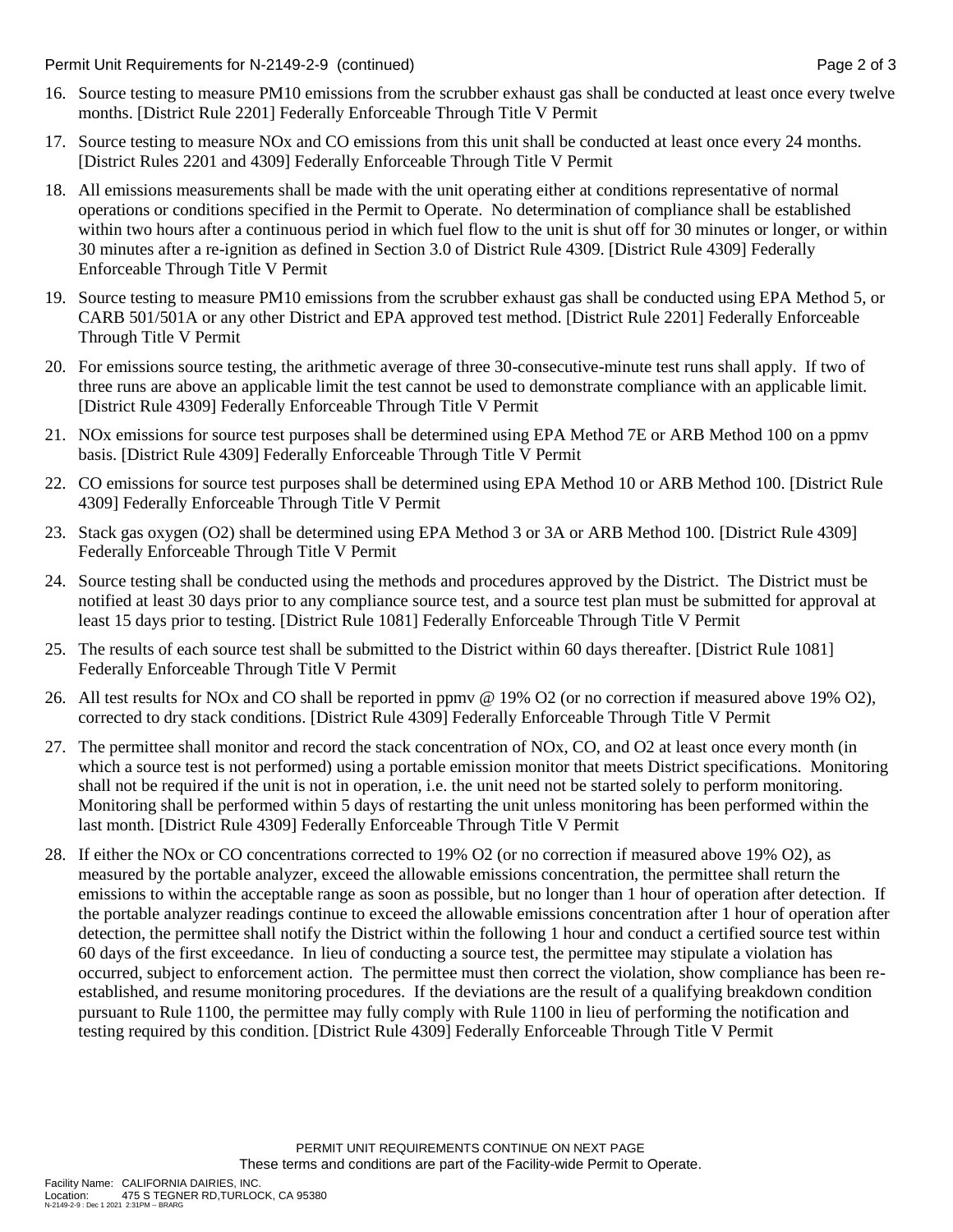Permit Unit Requirements for N-2149-2-9 (continued) **Page 3** of 3

- 29. All alternate monitoring parameter emission readings shall be taken with the unit operating either at conditions representative of normal operations or conditions specified in the Permit to Operate. The analyzer shall be calibrated, maintained, and operated in accordance with the manufacturer's specifications and recommendations or a protocol approved by the APCO. Emission readings taken shall be averaged over a 15 consecutive-minute period by either taking a cumulative 15 consecutive-minute sample reading or by taking at least five (5) readings, evenly spaced out over the 15 consecutive-minute period. [District Rule 4309] Federally Enforceable Through Title V Permit
- 30. The permittee shall maintain records of: (1) the date and time of NOx, CO, and O2 measurements, (2) the O2 concentration in percent and the measured NOx and CO concentrations corrected to 19% O2 (or no correction if measured above 19% O2), (3) make and model of exhaust gas analyzer, (4) exhaust gas analyzer calibration records, and (5) a description of any corrective action taken to maintain the emissions within the acceptable range. [District Rule 4309] Federally Enforceable Through Title V Permit
- 31. The permittee shall maintain records which demonstrate the dryer is fired exclusively on PUC quality natural gas. [District Rule 4309] Federally Enforceable Through Title V Permit
- 32. The permittee shall maintain a daily record, in MMBtu, of the quantity of natural gas consumed. [District Rule 2201] Federally Enforceable Through Title V Permit
- 33. The permittee shall maintain records on a 12-month rolling basis, in MMBtu, the quantity of natural gas consumed. [District Rule 2201] Federally Enforceable Through Title V Permit
- 34. The permittee shall maintain a daily record, in pounds, of the quantity of powdered milk produced. [District Rule 2201] Federally Enforceable Through Title V Permit
- 35. The permittee shall maintain records of the combined daily quantity of PM10 emitted by permit units N-2149-2, N-2149-3, N-2149-4, N-2149-5 and N-2149-6. [District Rule 2201] Federally Enforceable Through Title V Permit
- 36. All records shall be maintained and retained on-site for a minimum of 5 years, and shall be made available for District inspection upon request. [District Rules 1070 and 4309] Federally Enforceable Through Title V Permit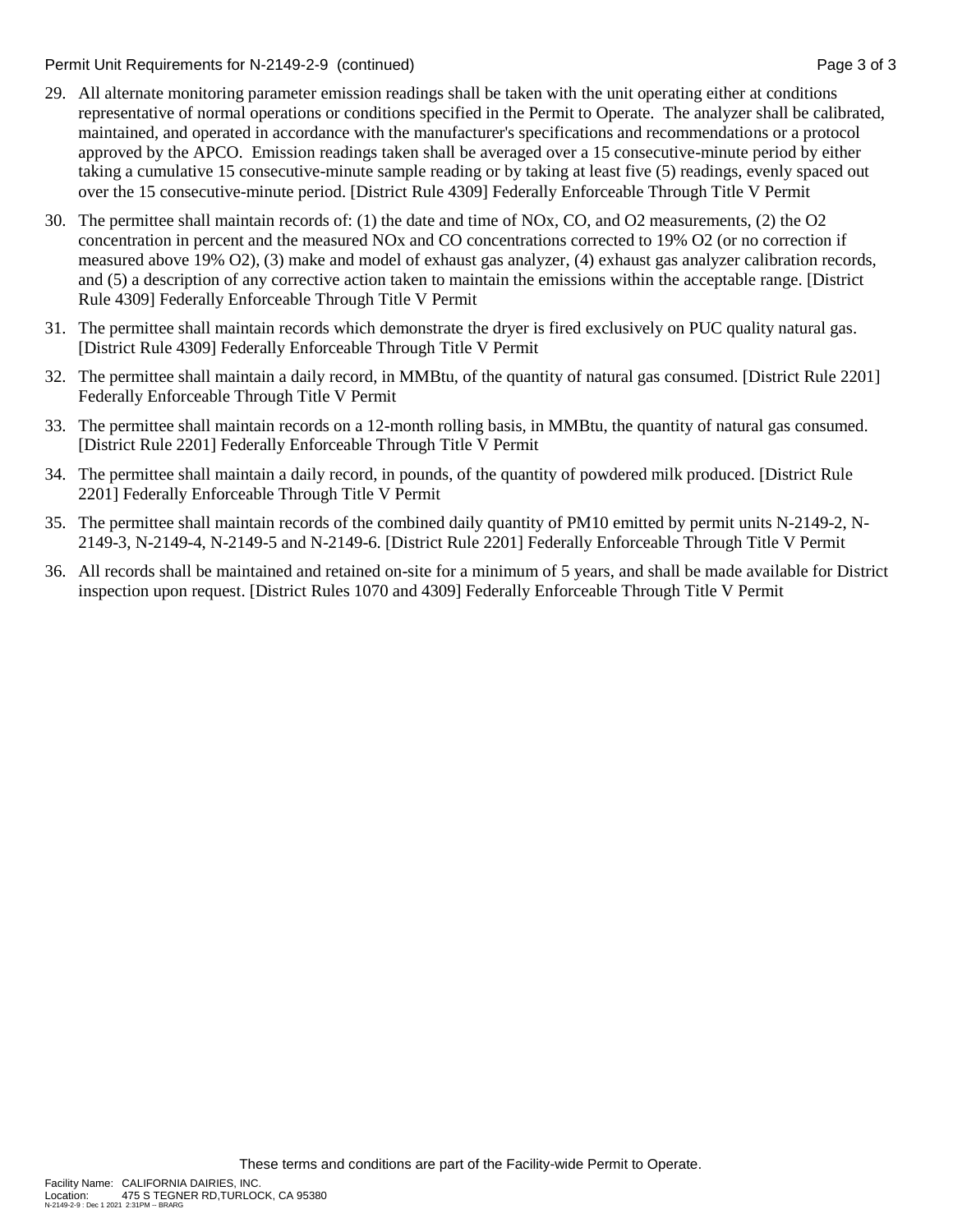### **PERMIT UNIT:** N-2149-3-9 **EXPIRATION DATE:** 11/30/2026

#### **EQUIPMENT DESCRIPTION:**

60.6 MMBTU/HR NEBRASKA MODEL NS-C-61-ECON NATURAL GAS-FIRED BOILER WITH AN ALZETA MODEL CSB642R-LEA ULTRA LOW NOX BURNER AND AN INDUCED FLUE GAS RECIRCULATION (FGR) SYSTEM (BOILER #1)

### **PERMIT UNIT REQUIREMENTS**

- 1. All equipment shall be maintained in good operating condition and shall be operated in a manner to minimize emissions of air contaminants into the atmosphere. The permittee shall maintain records of all equipment maintenance. [District Rules 2201 and 2520] Federally Enforceable Through Title V Permit
- 2. The unit shall only be fired on PUC-regulated natural gas. [District Rules 2201 and 2520] Federally Enforceable Through Title V Permit
- 3. Emissions rates shall not exceed any of the following limits: 7 ppmvd NOx @ 3% O2 or 0.0085 lb-NOx/MMBtu, 0.00285 lb-SOx/MMBtu, 0.0076 lb-PM10/MMBtu, 50 ppmvd CO @ 3% O2 or 0.037 lb-CO/MMBtu, or 0.003 lb-VOC/MMBtu. [District Rules 2201, 4305, 4306, and 4320] Federally Enforceable Through Title V Permit
- 4. The total PM10 emissions from permit units N-2149-2, N-2149-3, N-2149-4, N-2149-5 and N-2149-6, combined, shall not exceed 69.0 pounds in any one day. [District Rule 2201] Federally Enforceable Through Title V Permit
- 5. The permittee shall maintain records of the combined daily quantity of PM10 emitted by permit units N-2149-2, N-2149-3, N-2149-4, N-2149-5 and N-2149-6. [District Rule 2201] Federally Enforceable Through Title V Permit
- 6. The permittee shall monitor and record the stack concentration of NOx, CO, and O2 at least once every month (in which a source test is not performed) using a portable emission monitor that meets District specifications. NOx, CO and O2 monitoring shall be conducted utilizing a portable analyzer that meets District specifications. Monitoring shall not be required if the unit is not in operation, i.e. the unit need not be started solely to perform monitoring. Monitoring shall be performed within 5 days of restarting the unit unless monitoring has been performed within the last month. [District Rules 4305, 4306, and 4320] Federally Enforceable Through Title V Permit
- 7. If either the NOx or CO concentrations corrected to 3% O2, as measured by the portable analyzer, exceed the allowable emissions concentration, the permittee shall return the emissions to within the acceptable range as soon as possible, but no longer than 1 hour of operation after detection. If the portable analyzer show that the emissions continue to exceed the allowable levels after 1 hour of operation after detection, the permittee shall notify the District within the following 1 hour and conduct a certified source test within 60 days of the first exceedance. In lieu of conducting a source test, the permittee may stipulate a violation has occurred, subject to enforcement action. The permittee must then correct the violation, show compliance has been re-established, and resume monitoring procedures. If the deviations are the result of a qualifying breakdown condition pursuant to Rule 1100, the permittee may fully comply with Rule 1100 in lieu of the performing the notification and testing required by this condition. [District Rules 4305, 4306, and 4320] Federally Enforceable Through Title V Permit
- 8. Emission readings taken shall be averaged over a 15 consecutive-minute period by either taking a cumulative 15 consecutive-minute sample reading or by taking at least five readings, evenly spaced out over the 15 consecutiveminute period. [District Rules 4305, 4306, and 4320] Federally Enforceable Through Title V Permit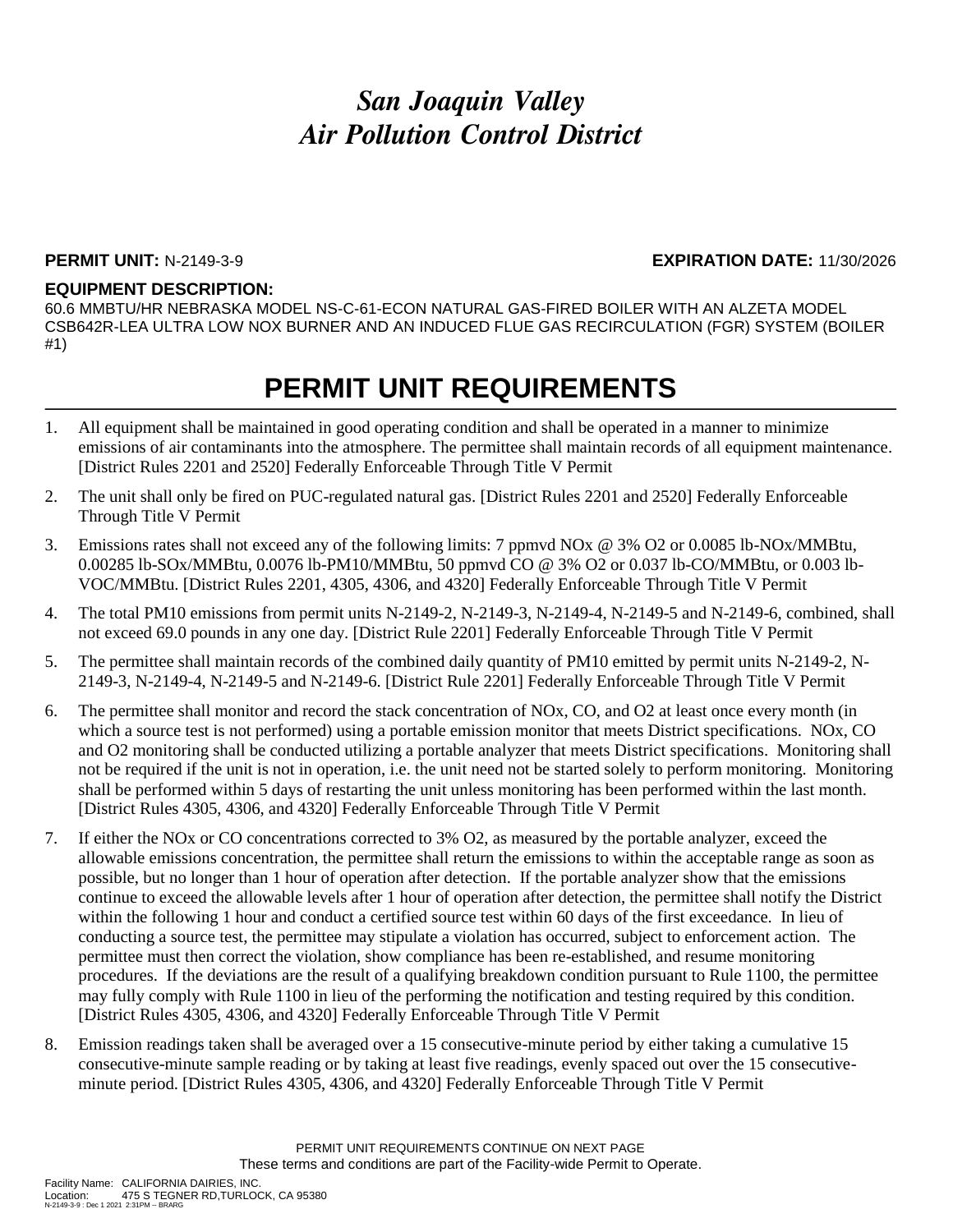#### Permit Unit Requirements for N-2149-3-9 (continued) **Page 2** of 2

- 9. The permittee shall maintain records of: (1) the date and time of NOx, CO, and O2 measurements, (2) the O2 concentration in percent and the measured NOx and CO concentrations corrected to 3% O2, (3) make and model of exhaust gas analyzer, (4) exhaust gas analyzer calibration records, and (5) a description of any corrective action taken to maintain the emissions within the acceptable range. [District Rules 4305, 4306, and 4320] Federally Enforceable Through Title V Permit
- 10. All emissions measurements shall be made with the unit operating either at conditions representative of normal operations or conditions specified in the Permit to Operate. No determination of compliance shall be established within two hours after a continuous period in which fuel flow to the unit is shut off for 30 minutes or longer, or within 30 minutes after a re-ignition as defined in Section 3.0 of District Rule 4320. [District Rules 4305, 4306, and 4320] Federally Enforceable Through Title V Permit
- 11. The permittee shall submit an analysis showing the fuel's sulfur content at least once every year. Valid purchase contracts, supplier certifications, tariff sheets, or transportation contracts may be used to satisfy this requirement, provided they establish the combusted gas is provided from a PUC-regulated source. [District Rules 2520 and 4320] Federally Enforceable Through Title V Permit
- 12. Determination of total sulfur as hydrogen sulfide (H2S) content shall be determined by EPA Method 11 or EPA Method 15, as appropriate. [District Rule 2520] Federally Enforceable Through Title V Permit
- 13. Source testing to measure natural gas-combustion NOx and CO emissions from this unit shall be conducted at least once every twelve (12) months. After demonstrating compliance on two (2) consecutive annual source tests, the unit shall be tested not less than once every thirty-six (36) months. If the result of the 36-month source test demonstrates that the unit does not meet the applicable emission limits, the source testing frequency shall revert to at least once every twelve (12) months. [District Rules 4305, 4306, and 4320] Federally Enforceable Through Title V Permit
- 14. The source test plan shall identify which basis (ppmv or lb/MMBtu) will be used to demonstrate compliance. [District Rules 4305, 4306, and 4320] Federally Enforceable Through Title V Permit
- 15. Source testing shall be conducted using the methods and procedures approved by the District. The District must be notified at least 30 days prior to any compliance source test, and a source test plan must be submitted for approval at least 15 days prior to testing. [District Rule 1081] Federally Enforceable Through Title V Permit
- 16. NOx emissions for source test purposes shall be determined using EPA Method 7E or ARB Method 100 on a ppmv basis, or EPA Method 19 on a heat input basis. [District Rules 4305, 4306, and 4320] Federally Enforceable Through Title V Permit
- 17. CO emissions for source test purposes shall be determined using EPA Method 10 or ARB Method 100. [District Rules 4305, 4306, and 4320] Federally Enforceable Through Title V Permit
- 18. Stack gas oxygen (O2) shall be determined using EPA Method 3 or 3A or ARB Method 100. [District Rules 4305, 4306, and 4320] Federally Enforceable Through Title V Permit
- 19. For emissions source testing, the arithmetic average of three 30-consecutive-minute test runs shall apply. If two of three runs are above an applicable limit the test cannot be used to demonstrate compliance with an applicable limit. [District Rules 4305, 4306, and 4320] Federally Enforceable Through Title V Permit
- 20. The results of each source test shall be submitted to the District within 60 days thereafter. [District Rule 1081] Federally Enforceable Through Title V Permit
- 21. All records shall be maintained and retained on-site for a minimum of five (5) years, and shall be made available for District inspection upon request. [District Rules 1070, 4305, 4306, and 4320] Federally Enforceable Through Title V Permit
- 22. The owner or operator shall record and maintain records of the amount of fuel combusted during each operating day. [40 CFR  $60.48c(g)(1)$ ] Federally Enforceable Through Title V Permit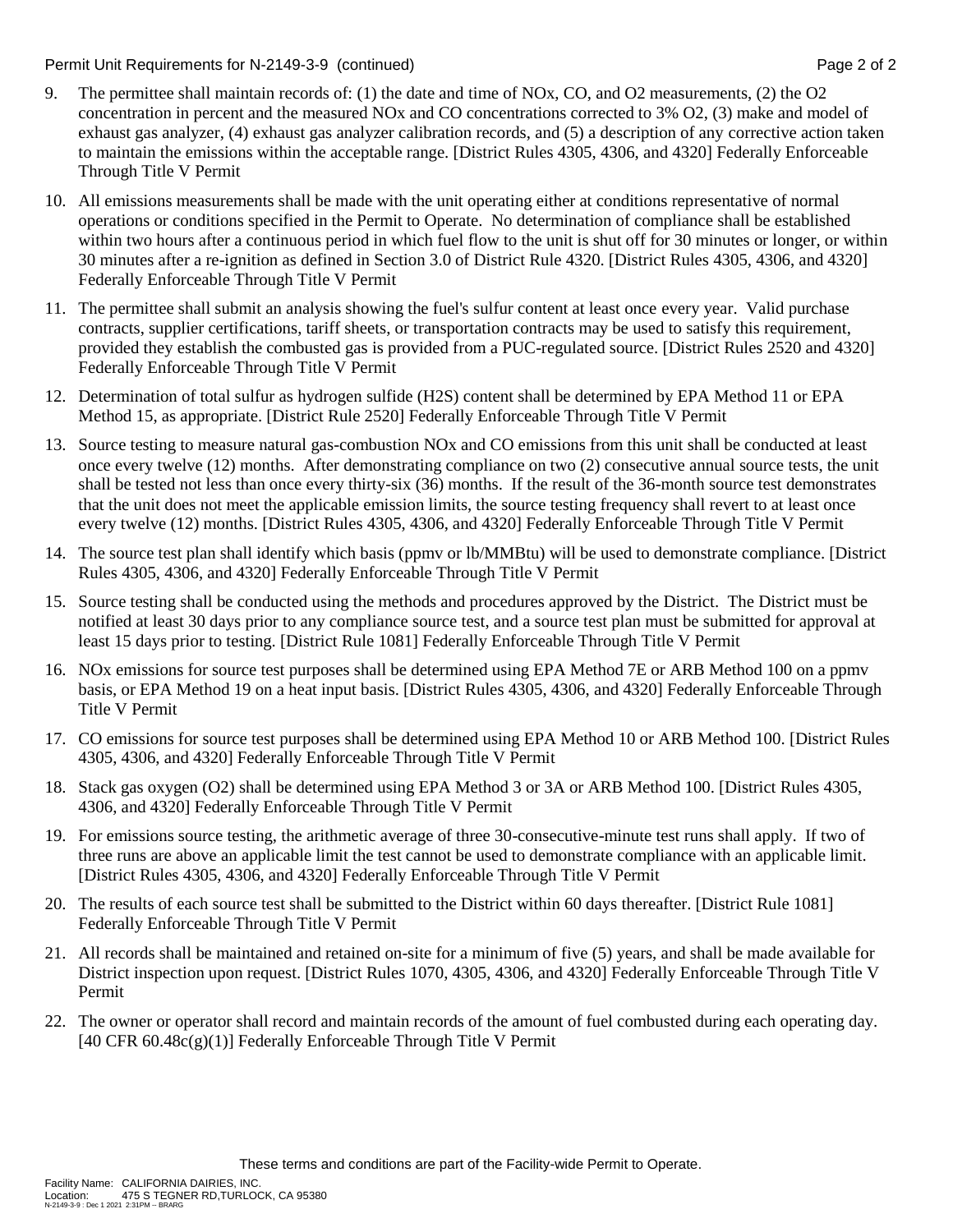### **PERMIT UNIT:** N-2149-4-9 **EXPIRATION DATE:** 11/30/2026

#### **EQUIPMENT DESCRIPTION:**

60.7 MMBTU/HR NEBRASKA MODEL NS-C-61-ECON NATURAL GAS-FIRED BOILER WITH AN ALZETA MODEL CSB642R-LEA ULTRA LOW NOX BURNER (BOILER #2)

### **PERMIT UNIT REQUIREMENTS**

- 1. All equipment shall be maintained in good operating condition and shall be operated in a manner to minimize emissions of air contaminants into the atmosphere. The permittee shall maintain records of all equipment maintenance. [District Rules 2201 and 2520] Federally Enforceable Through Title V Permit
- 2. The unit shall only be fired on PUC-regulated natural gas. [District Rules 2201 and 2520] Federally Enforceable Through Title V Permit
- 3. Emissions rates shall not exceed any of the following limits: 7 ppmvd NOx @ 3% O2 or 0.0085 lb-NOx/MMBtu, 0.00285 lb-SOx/MMBtu, 0.0076 lb-PM10/MMBtu, 50 ppmvd CO @ 3% O2 or 0.037 lb-CO/MMBtu, or 0.003 lb-VOC/MMBtu. [District Rules 2201, 4305, 4306, and 4320] Federally Enforceable Through Title V Permit
- 4. The total PM10 emissions from permit units N-2149-2, N-2149-3, N-2149-4, N-2149-5 and N-2149-6, combined, shall not exceed 69.0 pounds in any one day. [District Rule 2201] Federally Enforceable Through Title V Permit
- 5. The permittee shall maintain records of the combined daily quantity of PM10 emitted by permit units N-2149-2, N-2149-3, N-2149-4, N-2149-5 and N-2149-6. [District Rule 2201] Federally Enforceable Through Title V Permit
- 6. The permittee shall monitor and record the stack concentration of NOx, CO, and O2 at least once every month (in which a source test is not performed) using a portable emission monitor that meets District specifications. NOx, CO and O2 monitoring shall be conducted utilizing a portable analyzer that meets District specifications. Monitoring shall not be required if the unit is not in operation, i.e. the unit need not be started solely to perform monitoring. Monitoring shall be performed within 5 days of restarting the unit unless monitoring has been performed within the last month. [District Rules 4305, 4306, and 4320] Federally Enforceable Through Title V Permit
- 7. If either the NOx or CO concentrations corrected to 3% O2, as measured by the portable analyzer, exceed the allowable emissions concentration, the permittee shall return the emissions to within the acceptable range as soon as possible, but no longer than 1 hour of operation after detection. If the portable analyzer show that the emissions continue to exceed the allowable levels after 1 hour of operation after detection, the permittee shall notify the District within the following 1 hour and conduct a certified source test within 60 days of the first exceedance. In lieu of conducting a source test, the permittee may stipulate a violation has occurred, subject to enforcement action. The permittee must then correct the violation, show compliance has been re-established, and resume monitoring procedures. If the deviations are the result of a qualifying breakdown condition pursuant to Rule 1100, the permittee may fully comply with Rule 1100 in lieu of the performing the notification and testing required by this condition. [District Rules 4305, 4306, and 4320] Federally Enforceable Through Title V Permit
- 8. Emission readings taken shall be averaged over a 15 consecutive-minute period by either taking a cumulative 15 consecutive-minute sample reading or by taking at least five readings, evenly spaced out over the 15 consecutiveminute period. [District Rules 4305, 4306, and 4320] Federally Enforceable Through Title V Permit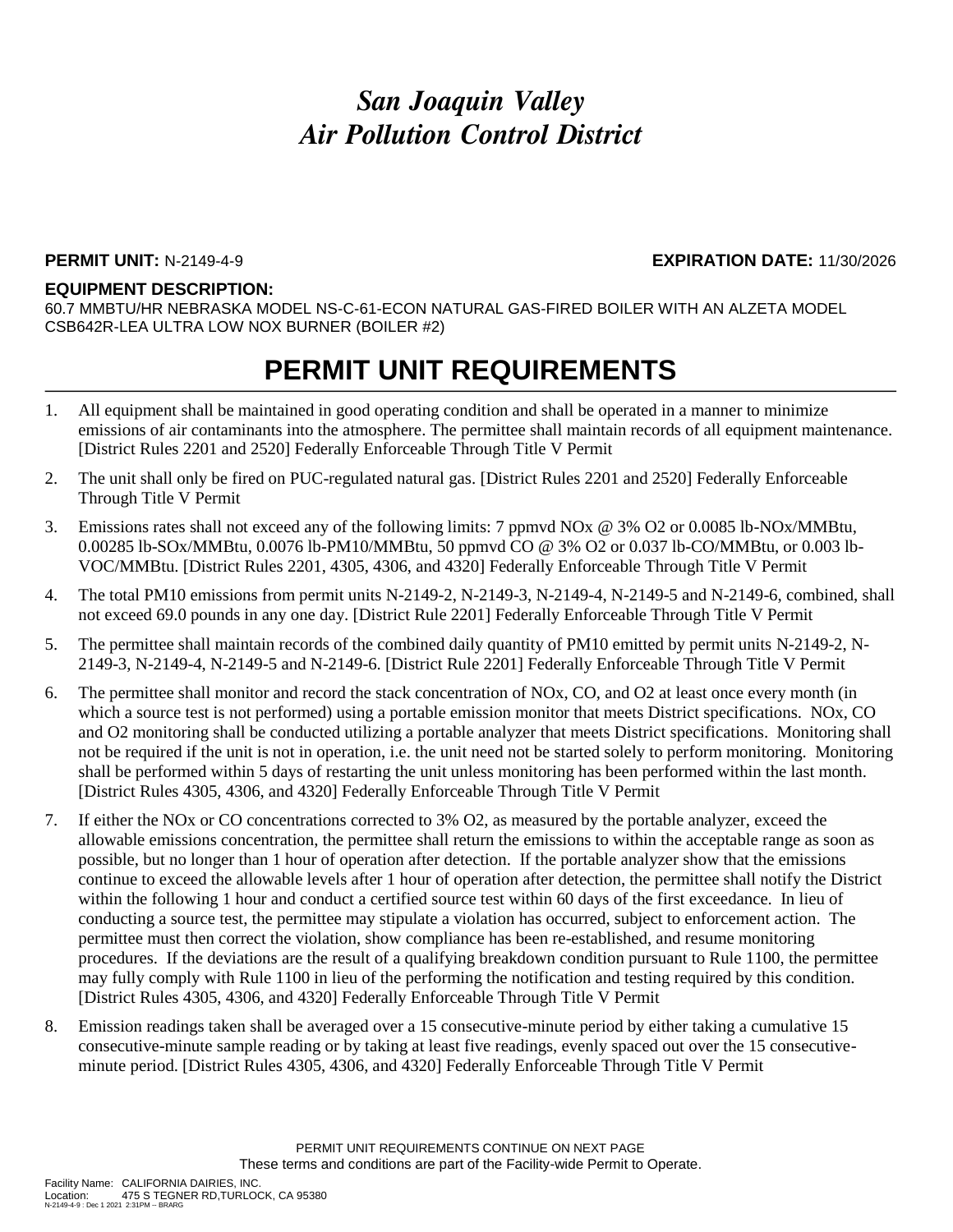#### Permit Unit Requirements for N-2149-4-9 (continued) **Page 2** of 2

- 9. The permittee shall maintain records of: (1) the date and time of NOx, CO, and O2 measurements, (2) the O2 concentration in percent and the measured NOx and CO concentrations corrected to 3% O2, (3) make and model of exhaust gas analyzer, (4) exhaust gas analyzer calibration records, and (5) a description of any corrective action taken to maintain the emissions within the acceptable range. [District Rules 4305, 4306, and 4320] Federally Enforceable Through Title V Permit
- 10. All emissions measurements shall be made with the unit operating either at conditions representative of normal operations or conditions specified in the Permit to Operate. No determination of compliance shall be established within two hours after a continuous period in which fuel flow to the unit is shut off for 30 minutes or longer, or within 30 minutes after a re-ignition as defined in Section 3.0 of District Rule 4320. [District Rules 4305, 4306, and 4320] Federally Enforceable Through Title V Permit
- 11. The permittee shall submit an analysis showing the fuel's sulfur content at least once every year. Valid purchase contracts, supplier certifications, tariff sheets, or transportation contracts may be used to satisfy this requirement, provided they establish the combusted gas is provided from a PUC-regulated source. [District Rules 2520 and 4320] Federally Enforceable Through Title V Permit
- 12. Determination of total sulfur as hydrogen sulfide (H2S) content shall be determined by EPA Method 11 or EPA Method 15, as appropriate. [District Rule 2520] Federally Enforceable Through Title V Permit
- 13. Source testing to measure natural gas-combustion NOx and CO emissions from this unit shall be conducted at least once every twelve (12) months. After demonstrating compliance on two (2) consecutive annual source tests, the unit shall be tested not less than once every thirty-six (36) months. If the result of the 36-month source test demonstrates that the unit does not meet the applicable emission limits, the source testing frequency shall revert to at least once every twelve (12) months. [District Rules 4305, 4306, and 4320] Federally Enforceable Through Title V Permit
- 14. The source test plan shall identify which basis (ppmv or lb/MMBtu) will be used to demonstrate compliance. [District Rules 4305, 4306, and 4320] Federally Enforceable Through Title V Permit
- 15. Source testing shall be conducted using the methods and procedures approved by the District. The District must be notified at least 30 days prior to any compliance source test, and a source test plan must be submitted for approval at least 15 days prior to testing. [District Rule 1081] Federally Enforceable Through Title V Permit
- 16. NOx emissions for source test purposes shall be determined using EPA Method 7E or ARB Method 100 on a ppmv basis, or EPA Method 19 on a heat input basis. [District Rules 4305, 4306, and 4320] Federally Enforceable Through Title V Permit
- 17. CO emissions for source test purposes shall be determined using EPA Method 10 or ARB Method 100. [District Rules 4305, 4306, and 4320] Federally Enforceable Through Title V Permit
- 18. Stack gas oxygen (O2) shall be determined using EPA Method 3 or 3A or ARB Method 100. [District Rules 4305, 4306, and 4320] Federally Enforceable Through Title V Permit
- 19. For emissions source testing, the arithmetic average of three 30-consecutive-minute test runs shall apply. If two of three runs are above an applicable limit the test cannot be used to demonstrate compliance with an applicable limit. [District Rules 4305, 4306, and 4320] Federally Enforceable Through Title V Permit
- 20. The results of each source test shall be submitted to the District within 60 days thereafter. [District Rule 1081] Federally Enforceable Through Title V Permit
- 21. All records shall be maintained and retained on-site for a minimum of five (5) years, and shall be made available for District inspection upon request. [District Rules 1070, 4305, 4306, and 4320] Federally Enforceable Through Title V Permit
- 22. The owner or operator shall record and maintain records of the amount of fuel combusted during each operating day. [40 CFR  $60.48c(g)(1)$ ] Federally Enforceable Through Title V Permit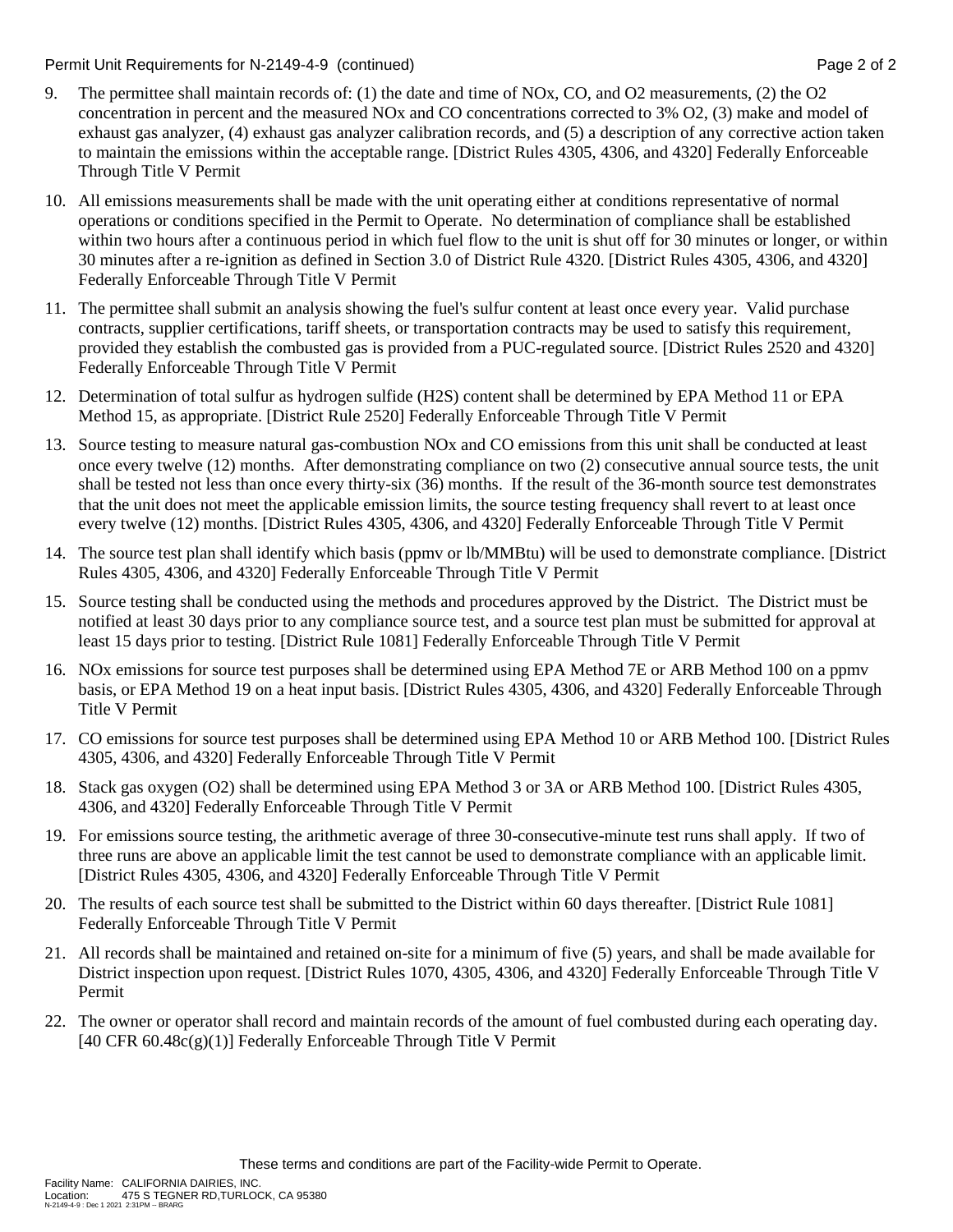### **PERMIT UNIT:** N-2149-5-7 **EXPIRATION DATE:** 11/30/2026

### **EQUIPMENT DESCRIPTION:**

31.5 MMBTU/HR NIRO MODEL CDI 1600 NATURAL GAS-FIRED MILK DRYER WITH A MAXON LOW NOX BURNER SERVED BY TWO NIRO BAGHOUSES, PNEUMATIC POWDER MILK CONVEYING EQUIPMENT, AND FOUR STORAGE SILOS SERVED BY FABRIC FILTERS (PLANT 2)

### **PERMIT UNIT REQUIREMENTS**

- 1. Each baghouse shall be maintained and operated according to manufacturer's specifications. [District Rule 2201] Federally Enforceable Through Title V Permit
- 2. Each baghouse shall be equipped with a pressure differential gauge to indicate the pressure drop across the bags. The gauges shall be maintained in good working condition at all times and shall be located in easily accessible locations. [District Rule 2201 and 40 CFR Part 64] Federally Enforceable Through Title V Permit
- 3. Material removed from each baghouse shall be disposed of in a manner preventing entrainment into the atmosphere. [District Rule 2201] Federally Enforceable Through Title V Permit
- 4. Replacement bags numbering at least 10% of the total number of bags in the largest baghouse, and for each type of bag, shall be maintained on the premises. [District Rule 2201] Federally Enforceable Through Title V Permit
- 5. Each baghouse cleaning frequency and duration shall be adjusted to optimize the control efficiency. [District Rule 2201] Federally Enforceable Through Title V Permit
- 6. Visible emissions from each baghouse serving the drying operation shall not equal or exceed 5% opacity for a period or periods aggregating more than three minutes in any one hour. [District Rule 2201] Federally Enforceable Through Title V Permit
- 7. All ducting from the drying operations to the baghouses shall be properly maintained to prevent fugitive dust emissions. [District Rule 2201] Federally Enforceable Through Title V Permit
- 8. The dryer shall only be fired on PUC quality natural gas. [District Rule 2201] Federally Enforceable Through Title V Permit
- 9. The quantity of powdered milk produced shall not exceed 228.0 tons in any one day. [District Rule 2201] Federally Enforceable Through Title V Permit
- 10. The NOx emissions due to the combustion of natural gas shall not exceed 4.81 ppmv @ 19% O2 (equivalent to 0.055 lb/MMBtu). [District Rule 2201] Federally Enforceable Through Title V Permit
- 11. The CO emissions due to the combustion of natural gas shall not exceed 8.26 ppmv @ 19% O2 (equivalent to 0.061 lb/MMBtu). [District Rule 2201] Federally Enforceable Through Title V Permit
- 12. The VOC emissions due to the combustion of natural gas shall not exceed 0.0055 lb/MMBtu. [District Rule 2201] Federally Enforceable Through Title V Permit
- 13. The SOx emissions due to the combustion of natural gas shall not exceed 0.00285 lb/MMBtu. [District Rule 2201] Federally Enforceable Through Title V Permit
- 14. The PM10 emissions from the dryer baghouses shall not exceed 0.141 lb/ton of powdered milk processed. [District Rule 2201] Federally Enforceable Through Title V Permit

PERMIT UNIT REQUIREMENTS CONTINUE ON NEXT PAGE These terms and conditions are part of the Facility-wide Permit to Operate.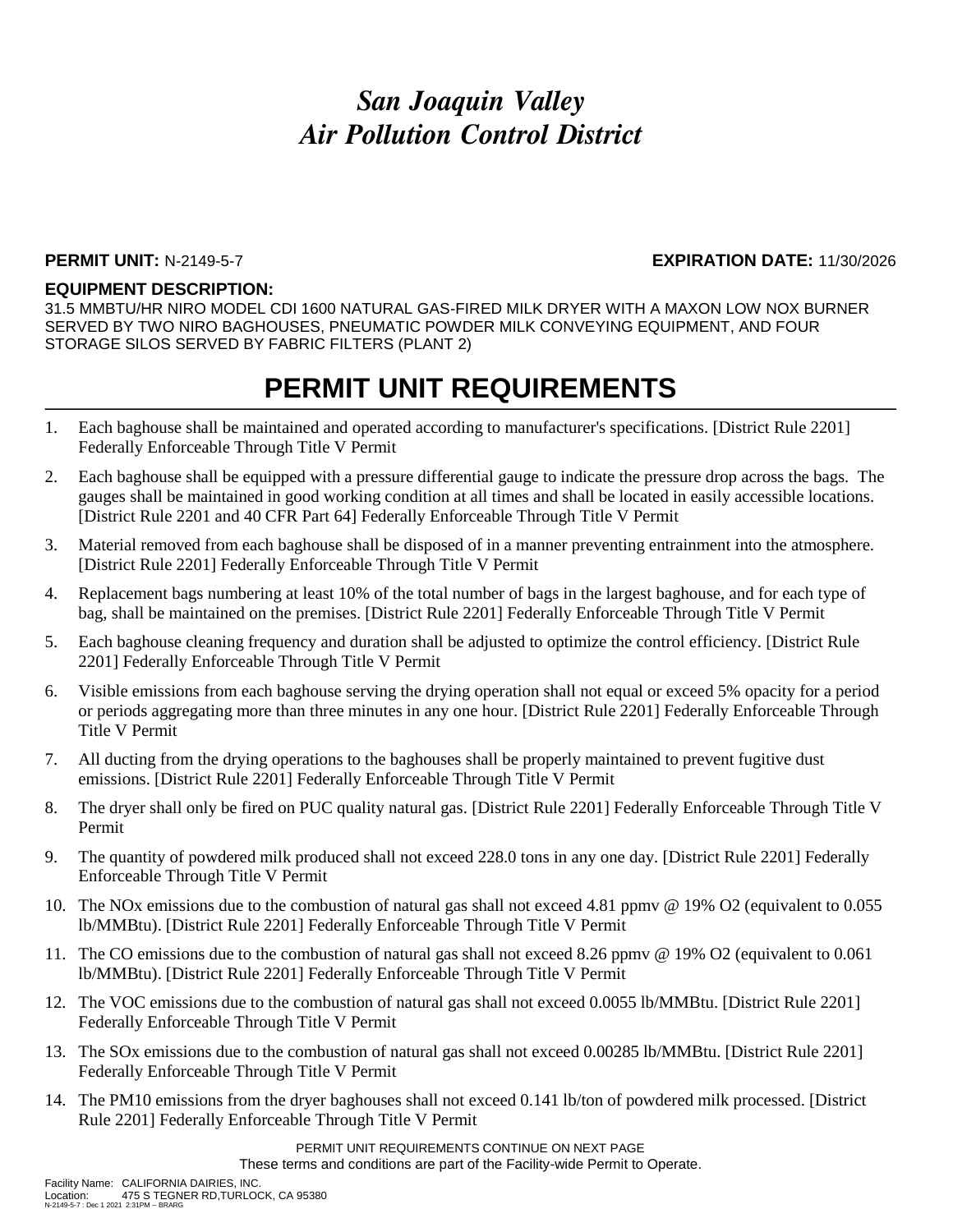Permit Unit Requirements for N-2149-5-7 (continued) **Page 2** of 3

- 15. The combined PM10 emissions from permit units N-2149-2, N-2149-3, N-2149-4, N-2149-5 & N-2149-6 shall not exceed 69.0 pounds in any one day. [District Rule 2201] Federally Enforceable Through Title V Permit
- 16. Differential operating pressure of each baghouse shall be monitored and recorded on each day that each baghouse operates. [District Rule 2201] Federally Enforceable Through Title V Permit
- 17. All emissions measurements shall be made with the unit operating either at conditions representative of normal operations or conditions specified in the Permit to Operate. No determination of compliance shall be established within two hours after a continuous period in which fuel flow to the unit is shut off for 30 minutes or longer, or within 30 minutes after a re-ignition as defined in Section 3.0 of District Rule 4309. [District Rule 4309] Federally Enforceable Through Title V Permit
- 18. Source testing to measure NOx and CO emissions from this unit shall be conducted at least once every 24 months. [District Rules 2201 and 4309] Federally Enforceable Through Title V Permit
- 19. For emissions source testing, the arithmetic average of three 30-consecutive-minute test runs shall apply. If two of three runs are above an applicable limit the test cannot be used to demonstrate compliance with an applicable limit. [District Rule 4309] Federally Enforceable Through Title V Permit
- 20. NOx emissions for source test purposes shall be determined using EPA Method 7E or ARB Method 100 on a ppmv basis. [District Rule 4309] Federally Enforceable Through Title V Permit
- 21. CO emissions for source test purposes shall be determined using EPA Method 10 or ARB Method 100. [District Rule 4309] Federally Enforceable Through Title V Permit
- 22. Stack gas oxygen (O2) shall be determined using EPA Method 3 or 3A or ARB Method 100. [District Rule 4309] Federally Enforceable Through Title V Permit
- 23. Source testing shall be conducted using the methods and procedures approved by the District. The District must be notified at least 30 days prior to any compliance source test, and a source test plan must be submitted for approval at least 15 days prior to testing. [District Rule 1081] Federally Enforceable Through Title V Permit
- 24. The results of each source test shall be submitted to the District within 60 days thereafter. [District Rule 1081] Federally Enforceable Through Title V Permit
- 25. All test results for NOx and CO shall be reported in ppmv @ 19% O2 (or no correction if measured above 19% O2), corrected to dry stack conditions. [District Rule 4309] Federally Enforceable Through Title V Permit
- 26. The permittee shall monitor and record the stack concentration of NOx, CO, and O2 at least once every month (in which a source test is not performed) using a portable emission monitor that meets District specifications. Monitoring shall not be required if the unit is not in operation, i.e. the unit need not be started solely to perform monitoring. Monitoring shall be performed within 5 days of restarting the unit unless monitoring has been performed within the last month. [District Rule 4309] Federally Enforceable Through Title V Permit
- 27. If either the NOx or CO concentrations corrected to 19% O2 (or no correction if measured above 19% O2), as measured by the portable analyzer, exceed the allowable emissions concentration, the permittee shall return the emissions to within the acceptable range as soon as possible, but no longer than 1 hour of operation after detection. If the portable analyzer readings continue to exceed the allowable emissions concentration after 1 hour of operation after detection, the permittee shall notify the District within the following 1 hour and conduct a certified source test within 60 days of the first exceedance. In lieu of conducting a source test, the permittee may stipulate a violation has occurred, subject to enforcement action. The permittee must then correct the violation, show compliance has been reestablished, and resume monitoring procedures. If the deviations are the result of a qualifying breakdown condition pursuant to Rule 1100, the permittee may fully comply with Rule 1100 in lieu of performing the notification and testing required by this condition. [District Rule 4309] Federally Enforceable Through Title V Permit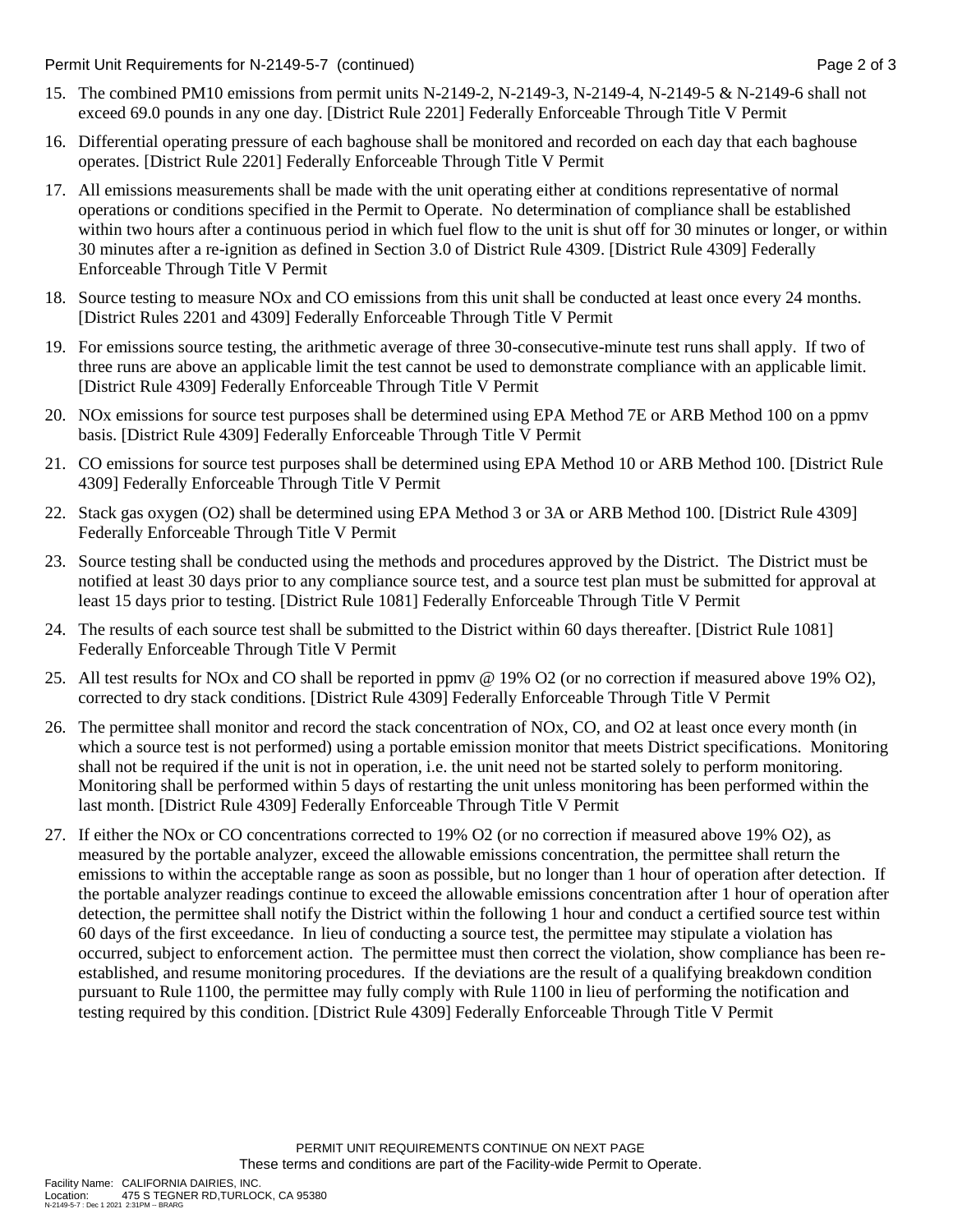Permit Unit Requirements for N-2149-5-7 (continued) **Page 3** of 3

- 28. All alternate monitoring parameter emission readings shall be taken with the unit operating either at conditions representative of normal operations or conditions specified in the Permit to Operate. The analyzer shall be calibrated, maintained, and operated in accordance with the manufacturer's specifications and recommendations or a protocol approved by the APCO. Emission readings taken shall be averaged over a 15 consecutive-minute period by either taking a cumulative 15 consecutive-minute sample reading or by taking at least five (5) readings, evenly spaced out over the 15 consecutive-minute period. [District Rule 4309] Federally Enforceable Through Title V Permit
- 29. The permittee shall maintain records of: (1) the date and time of NOx, CO, and O2 measurements, (2) the O2 concentration in percent and the measured NOx and CO concentrations corrected to 19% O2 (or no correction if measured above 19% O2), (3) make and model of exhaust gas analyzer, (4) exhaust gas analyzer calibration records, and (5) a description of any corrective action taken to maintain the emissions within the acceptable range. [District Rule 4309] Federally Enforceable Through Title V Permit
- 30. The permittee shall maintain records which demonstrate the unit is fired exclusively on PUC quality natural gas. [District Rule 4309] Federally Enforceable Through Title V Permit
- 31. The permittee shall maintain records of the daily quantity of powdered milk produced. [District Rule 2201] Federally Enforceable Through Title V Permit
- 32. The permittee shall maintain records of the combined daily quantity of PM10 emitted by permit units N-2149-2, N-2149-3, N-2149-4, N-2149-5 and N-2149-6. [District Rule 2201] Federally Enforceable Through Title V Permit
- 33. The permittee shall maintain records of all maintenance of each baghouse, including all change outs of filter media. [District Rule 2201] Federally Enforceable Through Title V Permit
- 34. All records shall be maintained and retained on-site for a minimum of five (5) years, and shall be made available for District inspection upon request. [District Rules 1070 and 4309] Federally Enforceable Through Title V Permit
- 35. Each baghouse shall operate at all times with a minimum differential pressure of 0.0 inches water column and a maximum differential pressure of 8.5 inches water column. [District Rule 2201 and 40 CFR Part 64] Federally Enforceable Through Title V Permit
- 36. During each day of operation, the permittee shall record the differential pressure of each baghouse and compare the readings with the permitted range. If the differential pressure of each baghouse falls outside the permitted range, the permittee shall take all necessary steps to return the differential pressure of each baghouse to within the permitted range as soon as possible, but no longer than three hours after detection. If the differential pressure cannot be returned within the permitted range after three hours of operation following detection, the permittee shall shut the operation down and make all necessary repairs to bring the differential pressure back to with the permitted range. [40 CFR Part 64] Federally Enforceable Through Title V Permit
- 37. For each baghouse, the permittee shall comply with the compliance assurance monitoring operation and maintenance requirements of 40 CFR Part 64.7. [40 CFR Part 64] Federally Enforceable Through Title V Permit
- 38. For each baghouse, the permittee shall comply with the recordkeeping and reporting requirements of 40 CFR Part 64.9. [40 CFR Part 64] Federally Enforceable Through Title V Permit
- 39. If the District or EPA determine that a Quality Improvement Plan is required under 40 CFR 64.7(d)(2) for each baghouse, the permittee shall develop and implement the Quality Improvement Plan in accordance with 40 CFR Part 64.8. [40 CFR Part 64] Federally Enforceable Through Title V Permit
- 40. Records of dust collector maintenance, inspections, and repair shall be maintained. The records shall include identification of the equipment, date of inspection, corrective action taken, and identification of the individual performing the inspection. [40 CFR Part 64] Federally Enforceable Through Title V Permit
- 41. Visible emissions from each dust collector shall be evaluated using EPA method 22 for a period of at least 6 minutes at least once during each day the dust collector is operated. If visible emissions are observed, corrective action shall be taken to eliminate visible emissions. Corrective action shall include the following: inspecting the dust collector system for for any tears, abrasions, or holes in the filters; inspecting closed duct systems for damage; and repairing or replacing any defective or damaged material. [District Rule 2520 and 40 CFR Part 64] Federally Enforceable Through Title V Permit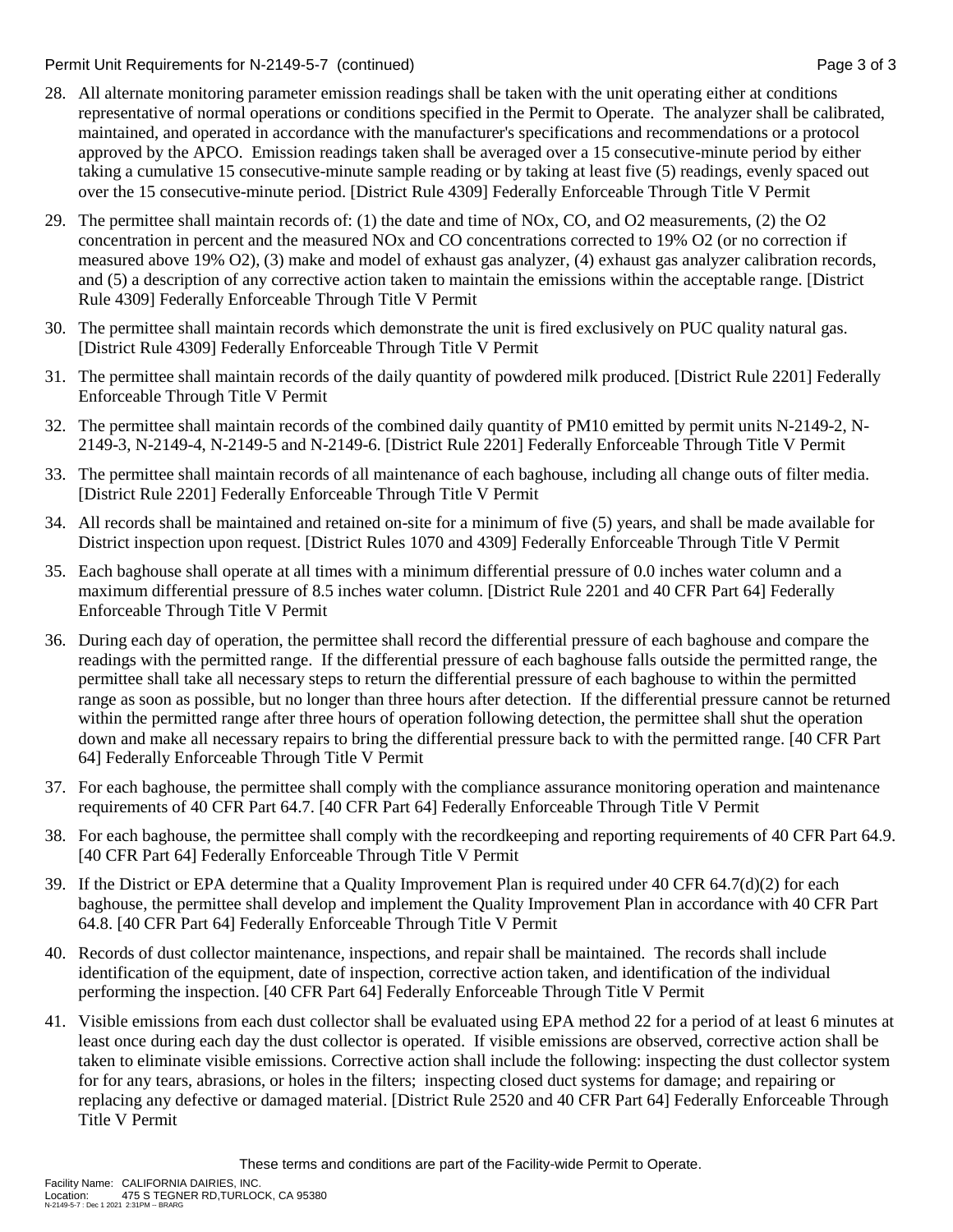### **EQUIPMENT DESCRIPTION:**

POWDER MILK BAGGING OPERATION WITH A NIRO AVAPAC FILLER SERVED BY A NIRO BAGHOUSE

## **PERMIT UNIT REQUIREMENTS**

- 1. The baghouse shall be equipped with a pressure differential gauge to indicate the pressure drop across the bags. The gauge shall be maintained in good working condition at all times and shall be located in an easily accessible location. [District Rule 2201] Federally Enforceable Through Title V Permit
- 2. Material removed from baghouse shall be disposed of in a manner preventing entrainment into the atmosphere. [District Rule 2201] Federally Enforceable Through Title V Permit
- 3. Replacement bags numbering at least 10% of the total number of bags in the baghouse shall be maintained on the premises. [District Rule 2201] Federally Enforceable Through Title V Permit
- 4. The baghouse cleaning frequency and duration shall be adjusted to optimize the control efficiency. [District Rule 2201] Federally Enforceable Through Title V Permit
- 5. The baghouse shall operate at all times with a minimum differential pressure of 0 inches water column and a maximum differential pressure of 5 inches water column. The gauge may read differential pressure of 0 inches water column after the baghouse service until sufficient loading of the filter media has occurred. [District Rule 2201] Federally Enforceable Through Title V Permit
- 6. There shall be no visible emissions from the baghouse. [District Rule 2201] Federally Enforceable Through Title V Permit
- 7. All ducting from the bagging operation to the baghouse shall be properly maintained to prevent fugitive dust emissions. [District Rule 2201] Federally Enforceable Through Title V Permit
- 8. The quantity of product bagged shall not exceed 444.4 tons in any one day. [District Rule 2201] Federally Enforceable Through Title V Permit
- 9. The PM10 emission concentration shall not exceed 0.0045 lb/ton of product bagged. [District Rule 2201] Federally Enforceable Through Title V Permit
- 10. The permittee shall maintain records of the daily quantity of powder milk bagged. [District Rule 2201] Federally Enforceable Through Title V Permit
- 11. The permittee shall maintain records of the combined daily quantity of PM10 emitted by permit units N-2149-2, N-2149-3, N-2149-4, N-2149-5 and N-2149-6. [District Rule 2201] Federally Enforceable Through Title V Permit
- 12. The total PM10 emissions from permit units N-2149-2, N-2149-3, N-2149-4, N-2149-5 & N-2149-6 shall not exceed 69.0 pounds in any one day. [District Rule 2201] Federally Enforceable Through Title V Permit
- 13. The permittee shall monitor and record the differential operating pressure on each day that the baghouse operates. [District Rule 2201] Federally Enforceable Through Title V Permit
- 14. The permittee shall maintain records of the baghouse maintenance, including all change outs of filter media. [District Rule 2201] Federally Enforceable Through Title V Permit

PERMIT UNIT REQUIREMENTS CONTINUE ON NEXT PAGE These terms and conditions are part of the Facility-wide Permit to Operate.

**PERMIT UNIT:** N-2149-6-4 **EXPIRATION DATE:** 11/30/2026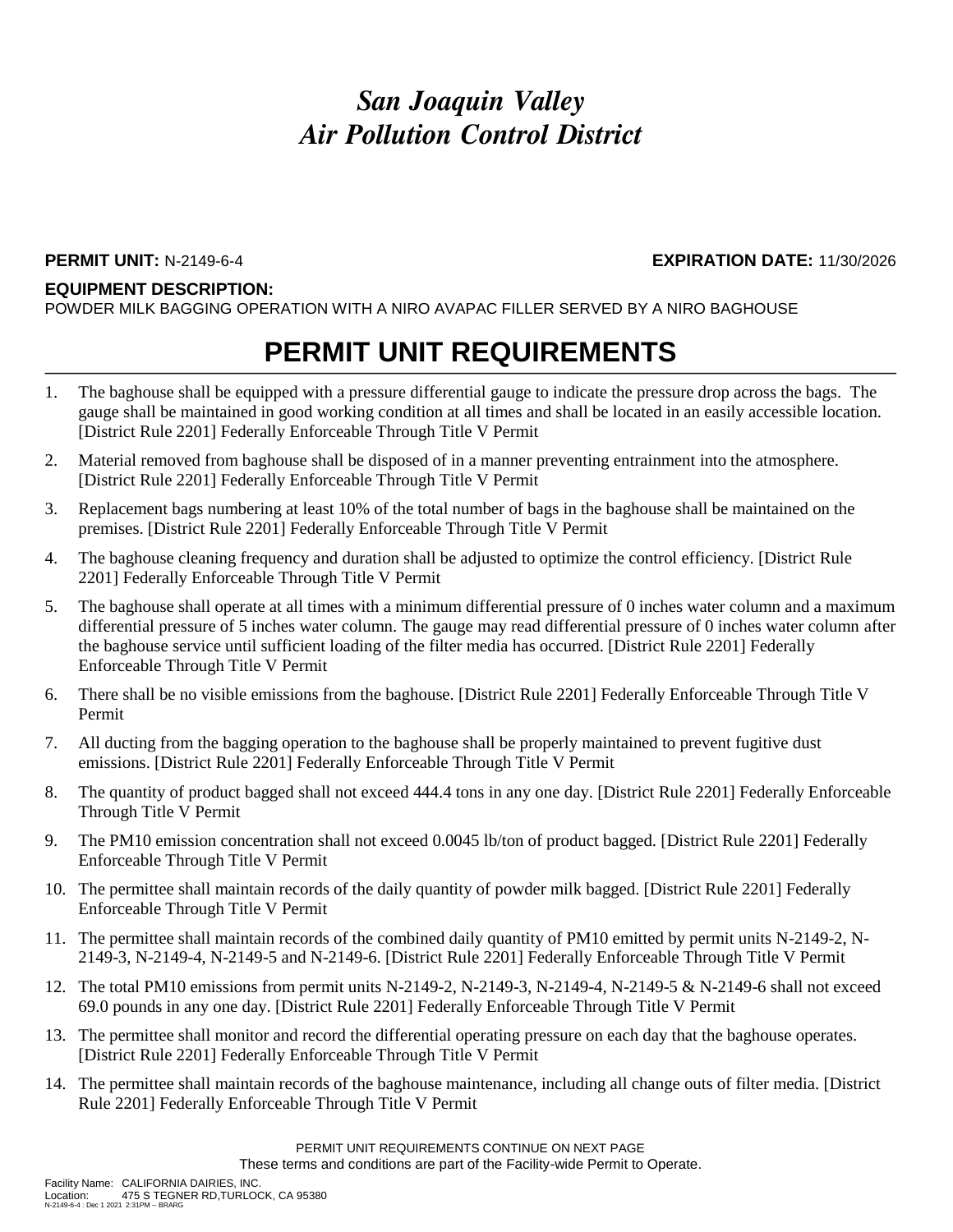Permit Unit Requirements for N-2149-6-4 (continued) **Page 2** of 2

- 15. All records shall be retained for a minimum of 5 years, and shall be made available for District inspection upon request. [District Rule 1070] Federally Enforceable Through Title V Permit
- 16. Visible emissions from the source operation shall be evaluated using EPA method 22 once per calendar year. If visible emissions are observed, corrective action shall be taken to eliminate visible emissions. If visible emissions cannot be corrected within 24 hours, a visible emissions test using EPA Method 9 shall be conducted. [District Rule 2520] Federally Enforceable Through Title V Permit
- 17. Annual records of visible emissions monitoring results shall be maintained and retained on the premises for a period of at least 5 years and made available for District inspection upon request. [District Rule 2520] Federally Enforceable Through Title V Permit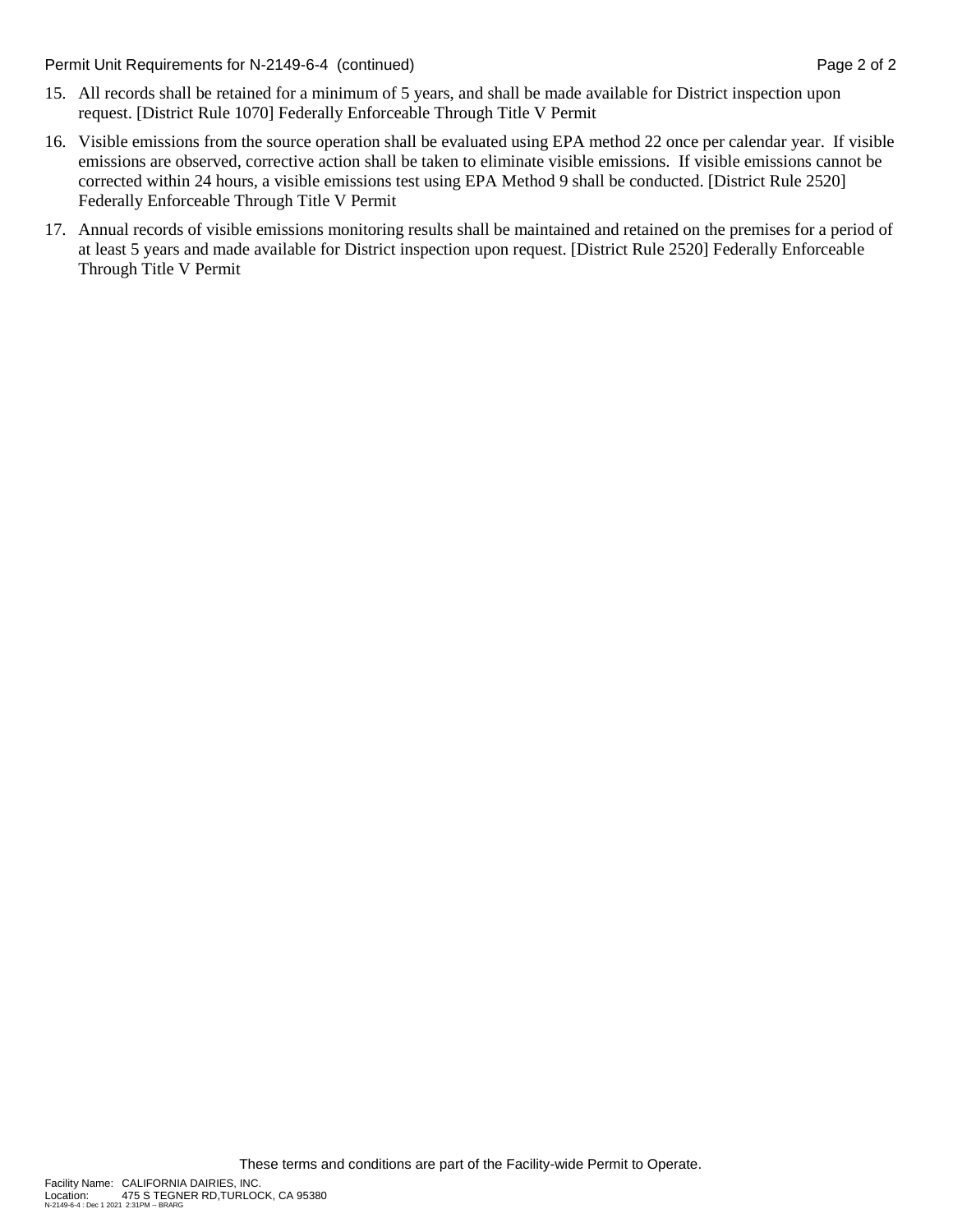#### **PERMIT UNIT:** N-2149-7-4 **EXPIRATION DATE:** 11/30/2026

#### **EQUIPMENT DESCRIPTION:**

2,220 BHP (INTERMITTENT) CUMMINS MODEL KTA50-G9 DIESEL FIRED EMERGENCY STANDBY IC ENGINE SERVING AN ELECTRICAL GENERATOR

### **PERMIT UNIT REQUIREMENTS**

- 1. This engine shall be equipped with an operational non-resettable elapsed time meter or other APCO approved alternative. [District Rule 4702, 17 CCR 93115, and 40 CFR 63.6625] Federally Enforceable Through Title V Permit
- 2. The exhaust stack shall vent vertically upward. The vertical exhaust flow shall not be impeded by a rain cap (flapper ok), roof overhang, or any other obstruction. [District Rule 4102]
- 3. Only CARB certified diesel fuel containing not more than 0.0015% sulfur by weight is to be used. [District Rules 2201 and 4801, and 17 CCR 93115] Federally Enforceable Through Title V Permit
- 4. Emissions shall not exceed any of the following: 6.9 g-NOx/bhp-hr; 1.4 g-CO/bhp-hr; or 1.0 g-VOC/bhp-hr. [District Rule 2201] Federally Enforceable Through Title V Permit
- 5. Emissions from this IC engine shall not exceed 0.4 g-PM10/bhp-hr based on USEPA certification using ISO 8178 test procedure. [District Rules 2201 and 4102, 13 CCR 2423, and 17 CCR 93115] Federally Enforceable Through Title V Permit
- 6. This engine shall be operated and maintained in proper operating condition as recommended by the engine manufacturer or emissions control system supplier. [District Rule 4702] Federally Enforceable Through Title V Permit
- 7. During periods of operation for maintenance, testing, and required regulatory purposes, the permittee shall monitor the operational characteristics of the engine as recommended by the manufacturer or emission control system supplier (for example: check engine fluid levels, battery, cables and connections; change engine oil and filters; replace engine coolant; and/or other operational characteristics as recommended by the manufacturer or supplier). [District Rule 4702] Federally Enforceable Through Title V Permit
- 8. This engine shall be operated only for testing and maintenance of the engine, required regulatory purposes, and during emergency situations. Operation of the engine for maintenance, testing, and required regulatory purposes shall not exceed 21 hours per calendar year. [District Rules 2201 and 4702, and 40 CFR 63.6640 (f)(ii)] Federally Enforceable Through Title V Permit
- 9. An emergency situation is an unscheduled electrical power outage caused by sudden and reasonably unforeseen natural disasters or sudden and reasonably unforeseen events beyond the control of the permittee. [District Rule 4702] Federally Enforceable Through Title V Permit
- 10. This engine shall not be used to produce power for the electrical distribution system, as part of a voluntary utility demand reduction program, or for an interruptible power contract. [District Rule 4702] Federally Enforceable Through Title V Permit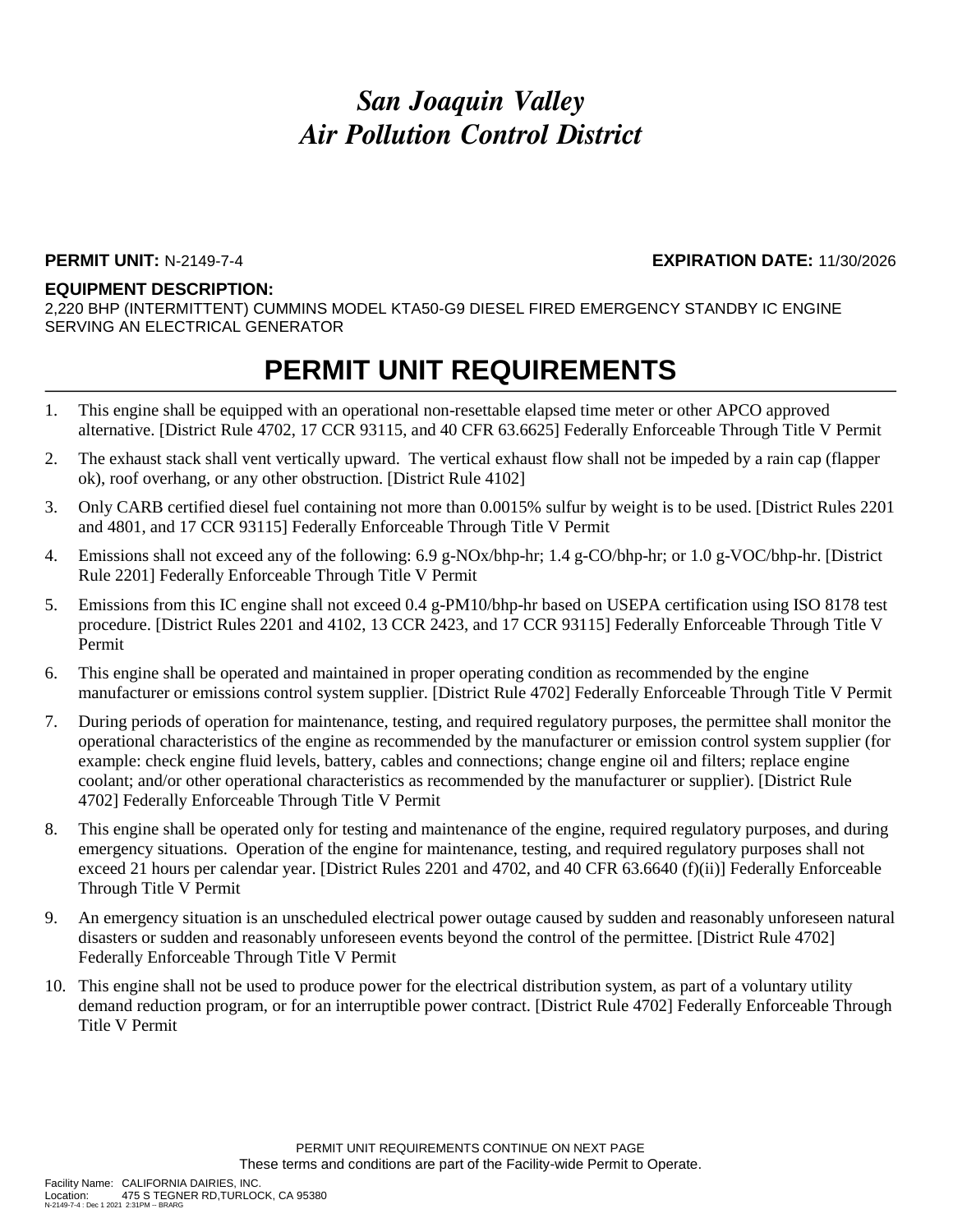Permit Unit Requirements for N-2149-7-4 (continued) Page 2 of 2

- 11. The permittee shall maintain monthly records of emergency and non-emergency operation. Records shall include the number of hours of emergency operation, the date and number of hours of all testing and maintenance operations, the purpose of the operation (for example: load testing, weekly testing, rolling blackout, general area power outage, etc.), records of operational characteristics monitoring, and the sulfur content of the diesel fuel used. For units with automated testing systems, the operator may, as an alternative to keeping records of actual operation for testing purposes, maintain a readily accessible written record of the automated testing schedule. [District Rule 4702, 17 CCR 93115, and 40 CFR 63.6655(a)(2) and (a)(5)] Federally Enforceable Through Title V Permit
- 12. All records shall be maintained and retained on-site for a minimum of five (5) years, and shall be made available for District inspection upon request. [District Rule 4702, 17 CCR 93115, and 40 CFR 63.6660] Federally Enforceable Through Title V Permit
- 13. The permittee must minimize the engine's time spent at idle during startup and minimize the engine's startup time to a period needed for appropriate and safe loading of the engine, not to exceed 30 minutes. [40 CFR 63.6625(h)] Federally Enforceable Through Title V Permit
- 14. The engine shall be in full compliance with 40 CFR Part 63, Subpart ZZZZ (National Emission Standards for Hazardous Air Pollutants for Stationary Reciprocating Internal Combustion Engines). [40 CFR 63.6585 and 63.6595 (a)] Federally Enforceable Through Title V Permit
- 15. The engine's oil and filter shall be changed every 500 hours of operation or every 12 months, whichever comes first. [40 CFR 63.6603 and 63.6640 Table 2d, Row 4.a] Federally Enforceable Through Title V Permit
- 16. The engine's air filter shall be inspected every 1,000 hours of operation or every 12 months, whichever comes first, and replaced as necessary. [40 CFR 63.6603 and 63.6640 Table 2d, Row 4.b] Federally Enforceable Through Title V Permit
- 17. The engine's hoses and belts shall be inspected every 500 hours of operation or every 12 months, whichever comes first, and replaced as necessary. [40 CFR 63.6603 and 63.6640 Table 2d, Row 4.c] Federally Enforceable Through Title V Permit
- 18. The permittee shall keep records of the maintenance conducted on the engine. [40 CFR 63.6655(e)] Federally Enforceable Through Title V Permit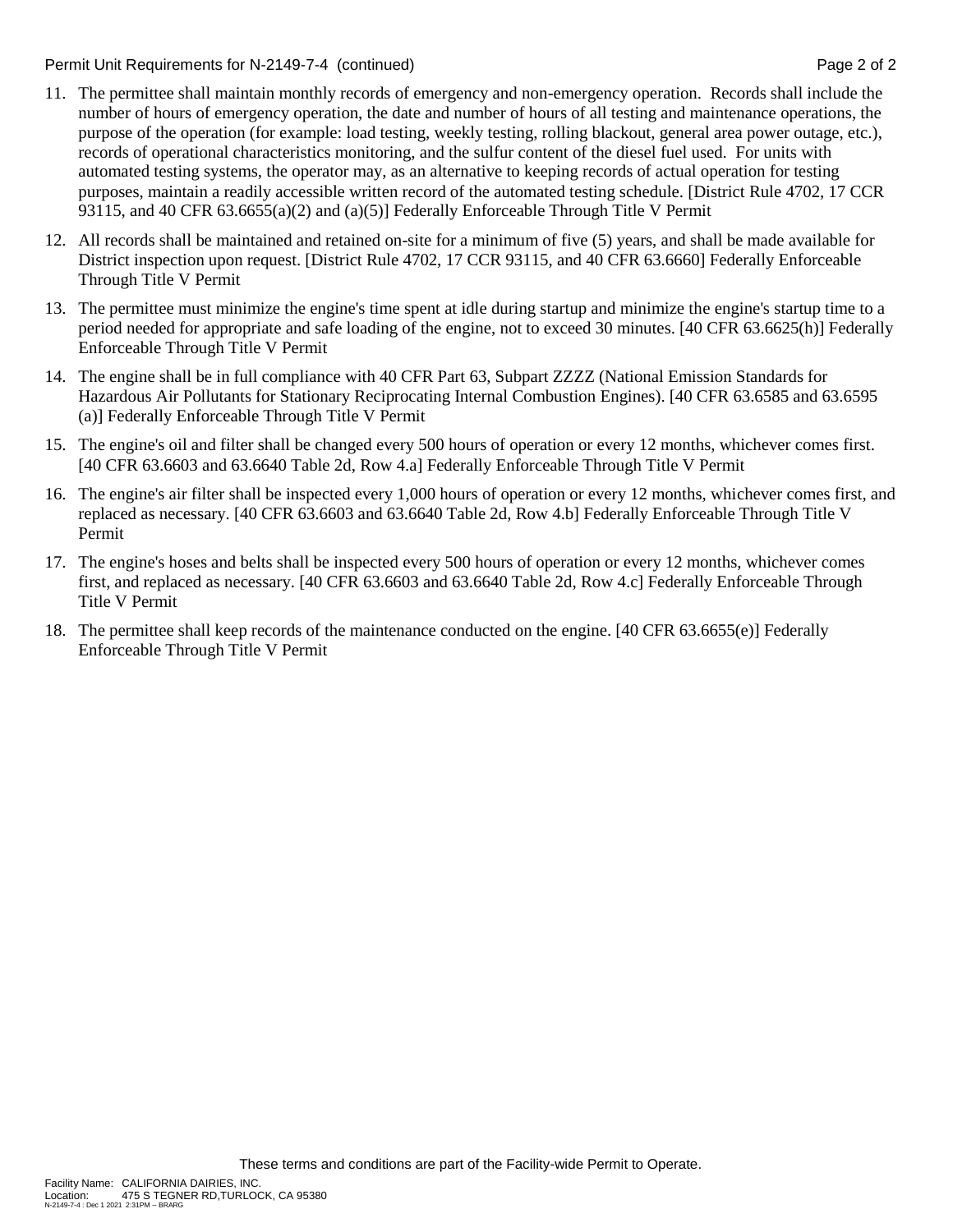### **PERMIT UNIT:** N-2149-8-3 **EXPIRATION DATE:** 11/30/2026

### **EQUIPMENT DESCRIPTION:**

DRY MILK BLENDING OPERATION CONSISTING OF TWO BLENDERS, A BAG DUMP, TWO TOTE DUMPS, A RAW INGREDIENT RECEIVER, AND CONVEYING EQUIPMENT SERVED BY A 4,250 CFM DONALDSON MODEL 2DF12 DUST COLLECTOR

### **PERMIT UNIT REQUIREMENTS**

- 1. Visible emissions from the dust collector shall not equal or exceed 5% opacity for a period or periods aggregating more than three minutes in any one hour. [District Rule 2201] Federally Enforceable Through Title V Permit
- 2. The dust collector shall be equipped with an operational pressure differential gauge, mounted in an accessible location, which indicates the pressure drop across the filters. [District Rule 2201] Federally Enforceable Through Title V Permit
- 3. All equipment shall be maintained in good operating condition and shall be operated in a manner to minimize emissions of air contaminants into the atmosphere. [District Rule 2201] Federally Enforceable Through Title V Permit
- 4. Material removed from the dust collector shall be disposed of in a manner preventing entrainment into the atmosphere. [District Rule 2201] Federally Enforceable Through Title V Permit
- 5. The dust collector cleaning frequency and duration shall be adjusted to optimize the control efficiency. [District Rule 2201] Federally Enforceable Through Title V Permit
- 6. Replacement filters numbering at least 10% of the total number of filters in the dust collector shall be maintained on the premises. [District Rule 2201] Federally Enforceable Through Title V Permit
- 7. The baghouse shall operate at all times with a minimum differential pressure of 2 inches water column and a maximum differential pressure of 12 inches water column. [District Rule 2201]
- 8. The quantity of dry milk processed shall not exceed 72.0 tons in any one day. [District Rule 2201] Federally Enforceable Through Title V Permit
- 9. PM10 emissions shall not exceed 0.00022 pounds per ton of the dry milk processed. [District Rule 2201] Federally Enforceable Through Title V Permit
- 10. The permittee shall maintain daily records of the quantity of dry milk processed, in tons, and shall keep the records on the premises at all times. [District Rule 2201] Federally Enforceable Through Title V Permit
- 11. The permittee shall monitor and record the differential operating pressure on each day that the baghouse operates. [District Rule 2201] Federally Enforceable Through Title V Permit
- 12. The permittee shall maintain records of the baghouse maintenance, including all change outs of filter media. [District Rule 2201] Federally Enforceable Through Title V Permit
- 13. All records shall be maintained and retained on-site for a minimum of five years, and shall be made available for District inspection upon request. [District Rule 1070] Federally Enforceable Through Title V Permit
- 14. Visible emissions from the source operation shall be evaluated using EPA method 22 once per calendar year. If visible emissions are observed, corrective action shall be taken to eliminate visible emissions. If visible emissions cannot be corrected within 24 hours, a visible emissions test using EPA Method 9 shall be conducted. [District Rule 2520] Federally Enforceable Through Title V Permit

PERMIT UNIT REQUIREMENTS CONTINUE ON NEXT PAGE These terms and conditions are part of the Facility-wide Permit to Operate.